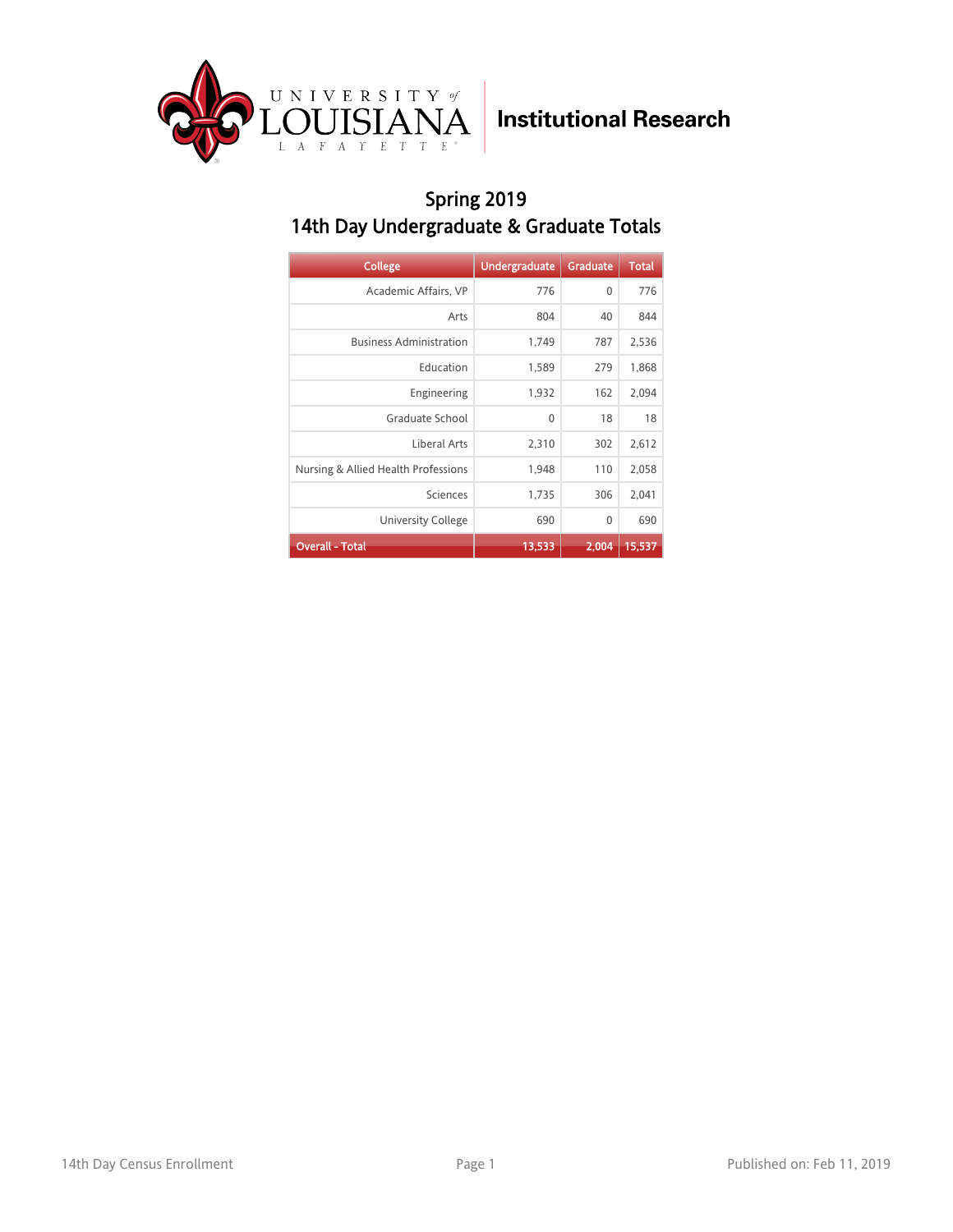

### Academic Affairs, VP Spring 2019 14th Day Undergraduate Enrollment

| College                              | <b>Department</b>                  | Program                                 | Concentration | Undergraduate |
|--------------------------------------|------------------------------------|-----------------------------------------|---------------|---------------|
| Academic Affairs, VP                 | University Connection              | Doors Program - ND DOOR                 |               | 8             |
|                                      |                                    | High School - Dual Enrollment - ND HSDE |               | 691           |
|                                      | Non-ULL Cross Enrollment - ND XROL |                                         | 3             |               |
|                                      |                                    | Post Baccalaureate - ND POST            |               | 16            |
|                                      |                                    | Special Non Degree Undergrad - ND SPEC  |               | 35            |
|                                      | University Life - ND LIFE          |                                         | 15            |               |
|                                      | Visiting Student - ND VIST         |                                         | 8             |               |
| <b>University Connection - Total</b> |                                    |                                         | 776           |               |
| <b>Academic Affairs, VP - Total</b>  |                                    |                                         |               | 776           |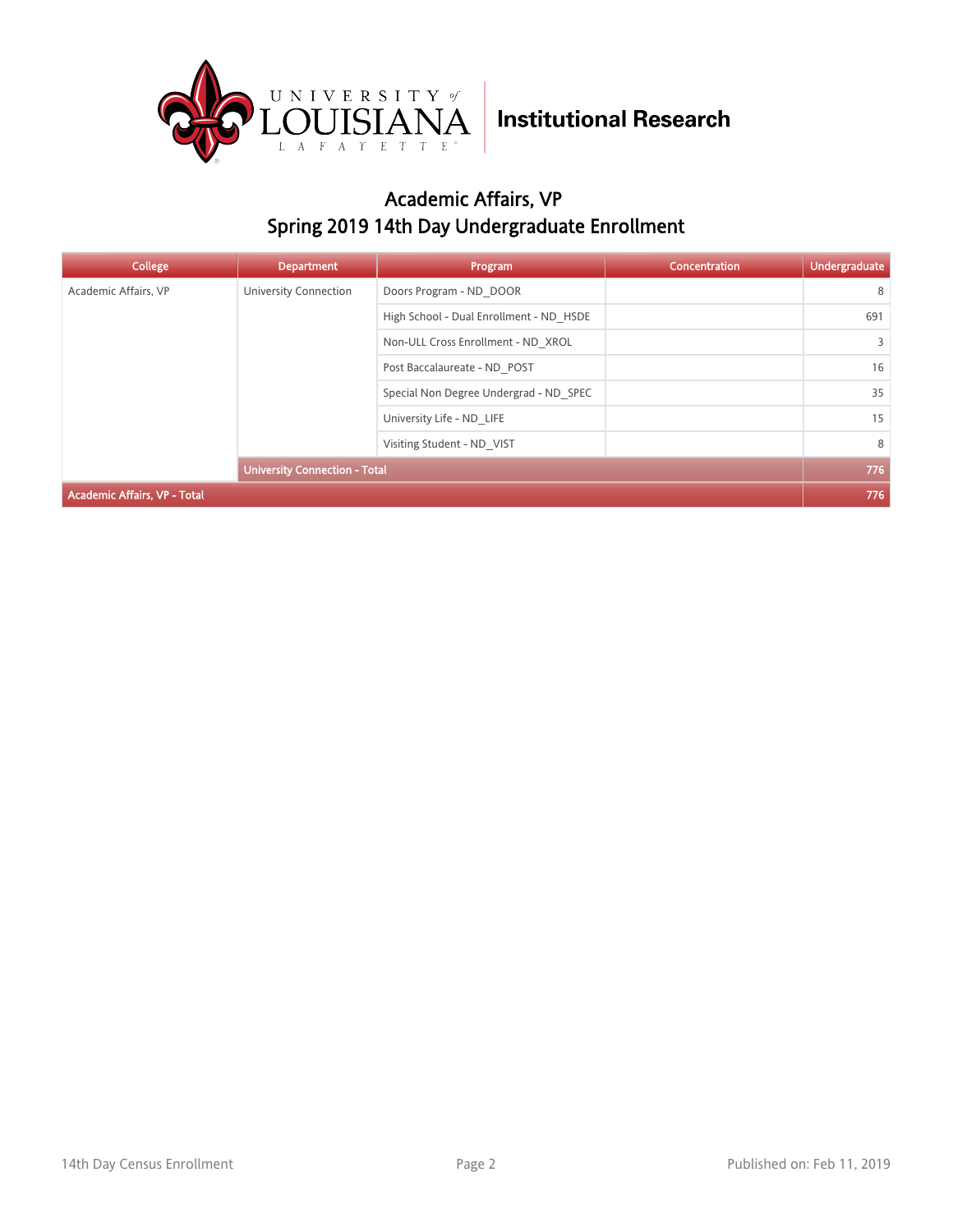

### Business Administration Spring 2019 14th Day Undergraduate Enrollment

| <b>College</b>                         | <b>Department</b>                          | Program                                       | <b>Concentration</b> | <b>Undergraduate</b> |
|----------------------------------------|--------------------------------------------|-----------------------------------------------|----------------------|----------------------|
| <b>Business Administration</b>         | Accounting                                 | Accounting - BSBA ACCT                        |                      | 386                  |
|                                        |                                            | Accounting - PBC CACC                         |                      | 3                    |
|                                        | <b>Accounting - Total</b>                  |                                               |                      | 389                  |
|                                        | Economics & Finance                        | Economics - BSBA ECON                         |                      | 58                   |
|                                        |                                            | Finance - BSBA FNAN                           |                      | 289                  |
|                                        |                                            | Insurance & Risk Management - BSBA INSR       |                      | 35                   |
|                                        | <b>Economics &amp; Finance - Total</b>     |                                               |                      | 382                  |
|                                        | Management                                 | Management - BSBA MGMT                        |                      | 580                  |
|                                        |                                            | Professional Land/Resource Mgt -<br>BSBA PLRM |                      | 39                   |
|                                        | <b>Management - Total</b>                  |                                               |                      | 619                  |
|                                        | Marketing & Hospitality                    | Hospitality Management - BSBA HMGT            |                      | 66                   |
|                                        |                                            | Marketing - BSBA MKTG                         |                      | 293                  |
|                                        | <b>Marketing &amp; Hospitality - Total</b> |                                               |                      | 359                  |
| <b>Business Administration - Total</b> |                                            |                                               |                      | 1,749                |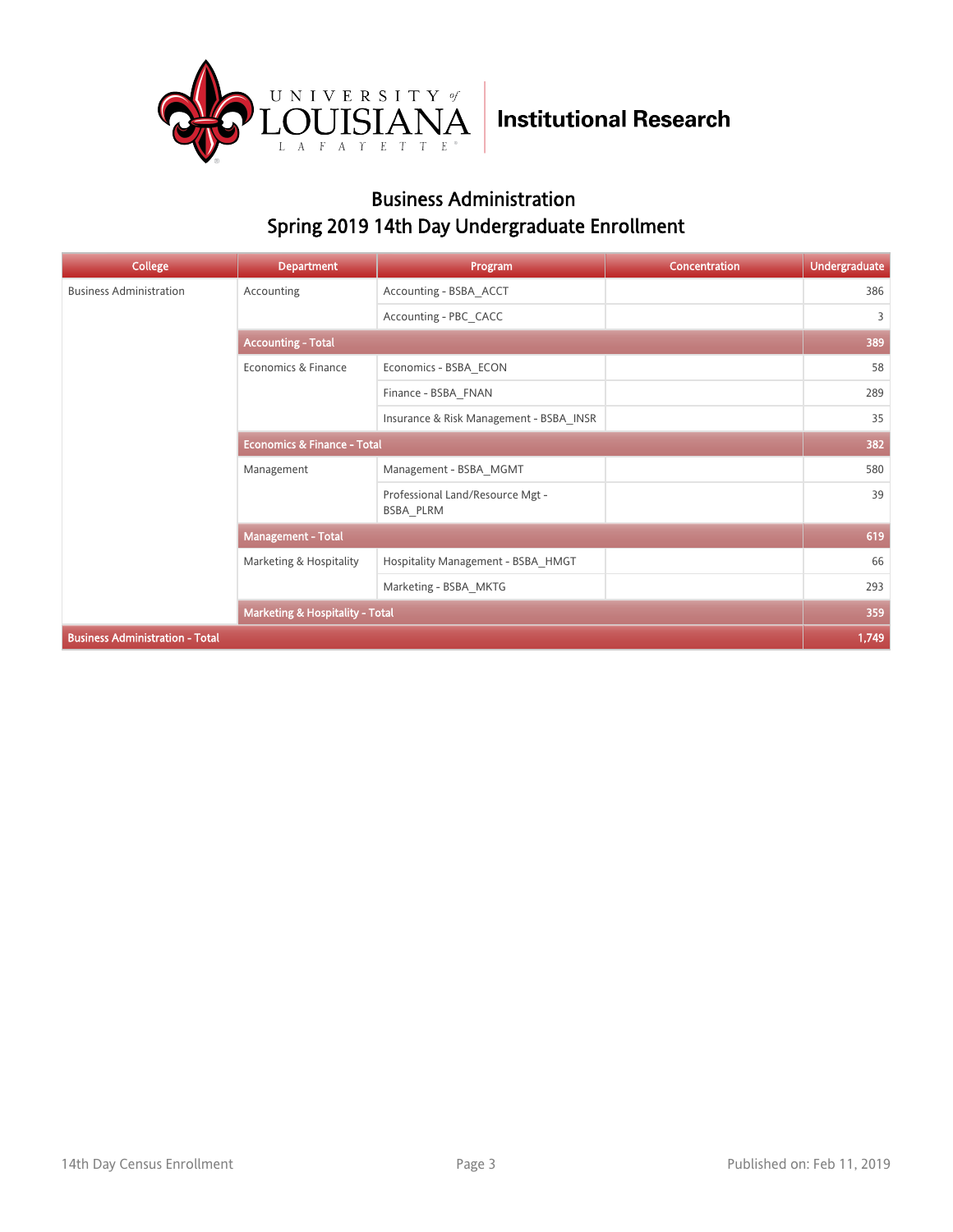

### Arts Spring 2019 14th Day Undergraduate Enrollment

| <b>College</b> | <b>Department</b>                | Program                            | Concentration                     | Undergraduate  |
|----------------|----------------------------------|------------------------------------|-----------------------------------|----------------|
| Arts           | Architecture                     | Architectural Studies - BS_ARCS    |                                   | 169            |
|                | Architecture - Total             |                                    |                                   | 169            |
|                | <b>Industrial Design</b>         | Industrial Design - BOID_INDN      |                                   | 79             |
|                | <b>Industrial Design - Total</b> |                                    |                                   | 79             |
|                | Interior Design                  | Interior Design - BID_INDS         |                                   | 85             |
|                | <b>Interior Design - Total</b>   |                                    |                                   | 85             |
|                | Music                            | Music - BA_MUSC                    | Music Business - MBUS             | 73             |
|                |                                  |                                    | <b>Traditional Music - TMUS</b>   | $\overline{2}$ |
|                |                                  |                                    |                                   | $\overline{3}$ |
|                |                                  | Music - BA_MUSC - Total            |                                   | 78             |
|                |                                  | Music - BM_MUS                     | Jazz Studies - JAZZ               | $\overline{2}$ |
|                |                                  |                                    | Music Media - MMED                | 27             |
|                |                                  |                                    | Performance - PERF                | 16             |
|                |                                  |                                    | Piano Pedagogy - PPED             | $\overline{2}$ |
|                |                                  |                                    | Theory and Composition - TCOM     | $\mathsf 9$    |
|                |                                  |                                    |                                   | 15             |
|                |                                  | Music - BM_MUS - Total             |                                   | $71$           |
|                | <b>Music - Total</b>             |                                    |                                   | 149            |
|                | Performing Arts                  | Performing Arts - BFA_PFAR         | Dance - DANC                      | 19             |
|                |                                  |                                    | Theatre - THEA                    | 30             |
|                |                                  |                                    |                                   | $\overline{2}$ |
|                |                                  | Performing Arts - BFA_PFAR - Total |                                   | 51             |
|                | <b>Performing Arts - Total</b>   |                                    |                                   | 51             |
|                | Visual Arts                      | Visual Arts - BFA_VIAR             | Ceramics - CERM                   | $\mathbf{1}$   |
|                |                                  |                                    | Computer Art and Animation - CART | $96\,$         |
|                |                                  |                                    | Graphic Design - GDSG             | 85             |
|                |                                  |                                    | Metalwork and Jewelry - MEJE      | $\overline{3}$ |
|                |                                  |                                    | New Media and Digital Art - NMED  | 15             |
|                |                                  |                                    | Painting - PNTG                   | $20\,$         |
|                |                                  |                                    | Photography - PHOT                | 12             |
|                |                                  |                                    | Printmaking - PRMG                | 11             |
|                |                                  |                                    | Sculpture - SCUL                  | $\mathbf{1}$   |
|                |                                  |                                    |                                   | $27\,$         |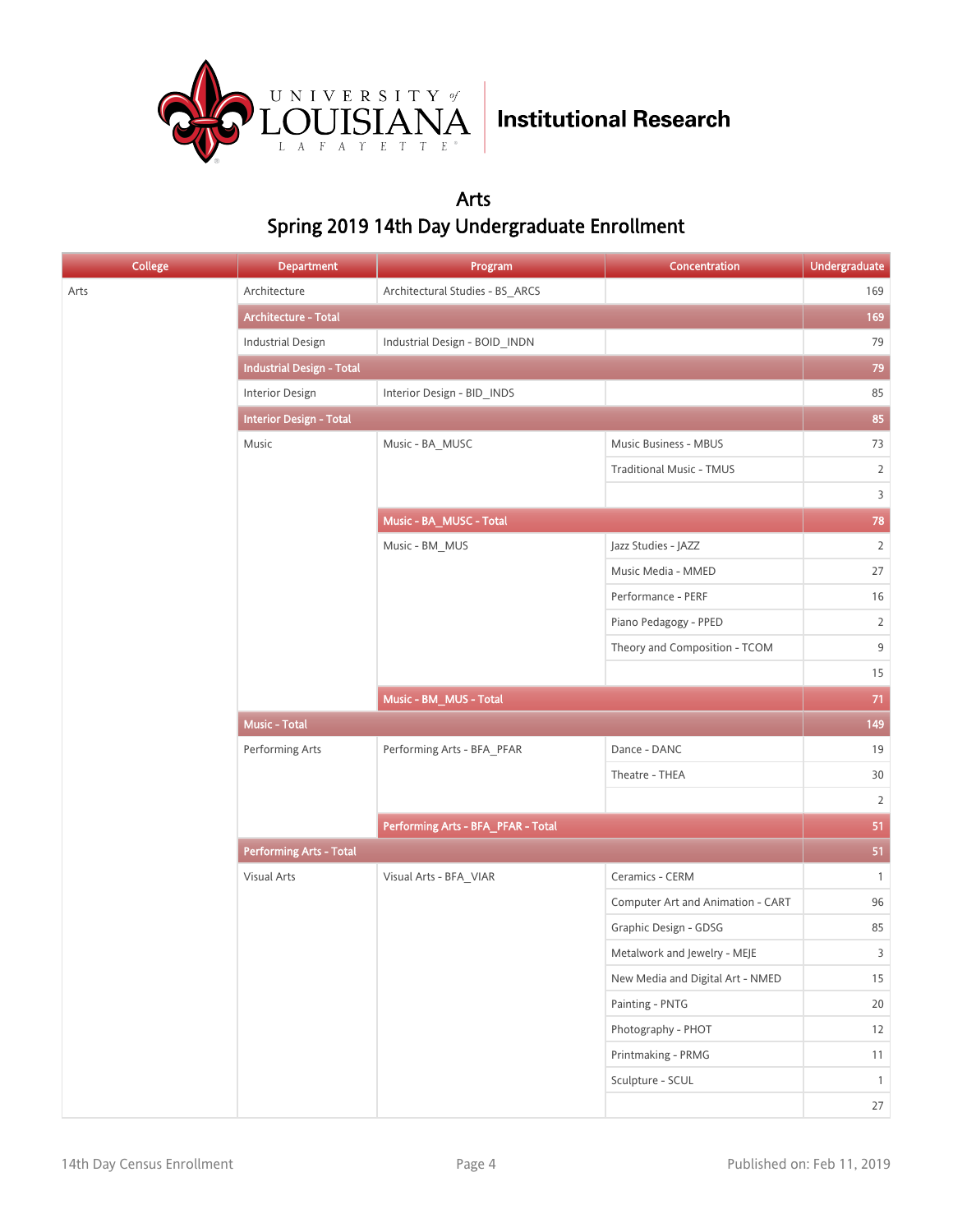

Arts Spring 2019 14th Day Undergraduate Enrollment

| <b>College</b> | Department          | Program                        | <b>Concentration</b> | Undergraduate |
|----------------|---------------------|--------------------------------|----------------------|---------------|
| Arts           | Visual Arts         | Visual Arts - BFA_VIAR - Total |                      | 271           |
|                | Visual Arts - Total |                                |                      | 271           |
| Arts - Total   |                     |                                |                      | 804           |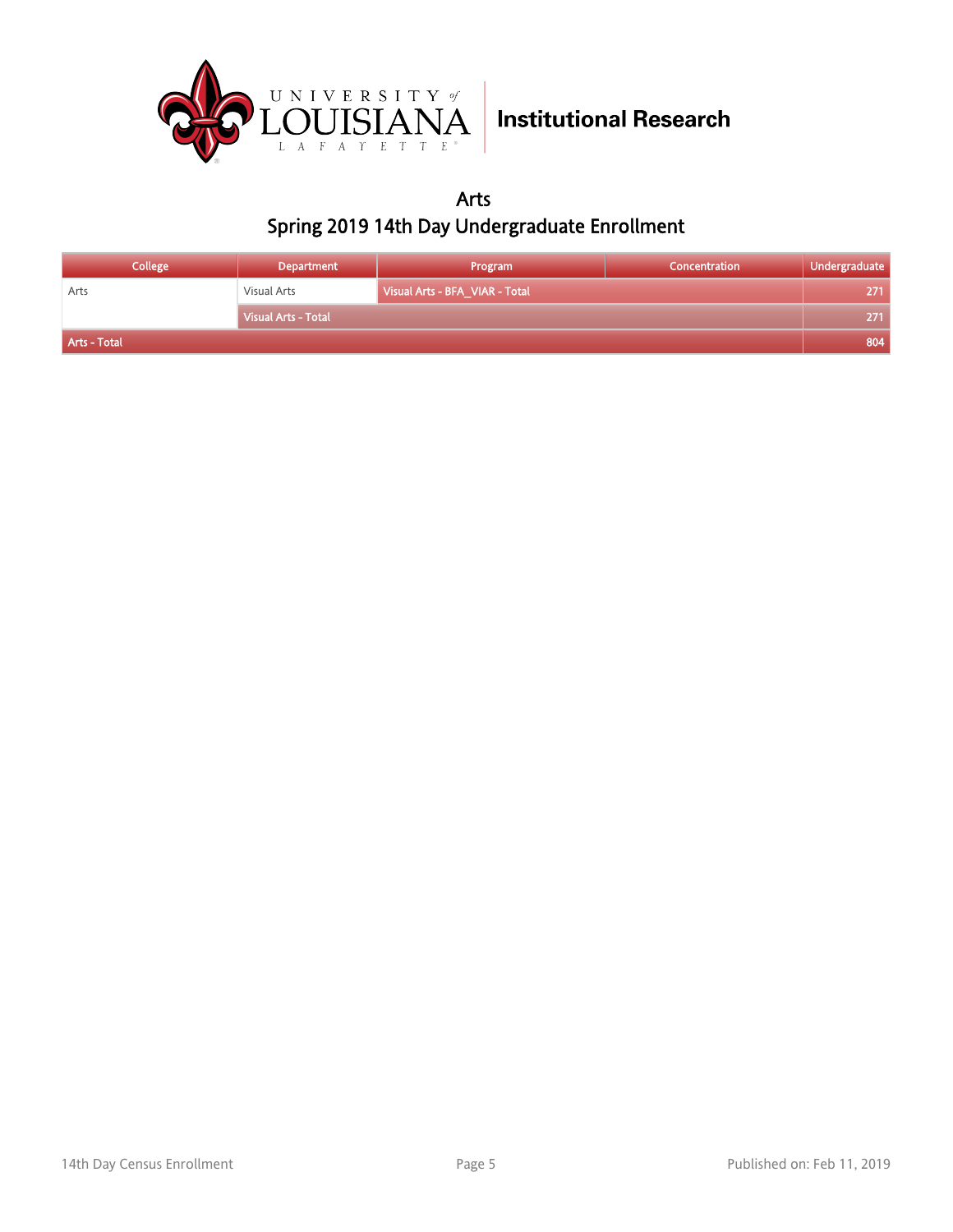

### Education Spring 2019 14th Day Undergraduate Enrollment

| <b>College</b> | <b>Department</b>        | Program                                          | Concentration                           | <b>Undergraduate</b> |
|----------------|--------------------------|--------------------------------------------------|-----------------------------------------|----------------------|
| Education      | Curriculum & Instruction | Add Certification in Education -<br>CERU_EDAD    |                                         | 17                   |
|                |                          | Alt Certification in Education - CERU EDAC       |                                         | 24                   |
|                |                          | Art or Music Education Gr K-12 - BA EDAM         | Art Education - EDAE                    | 26                   |
|                |                          |                                                  | Instrumental Music Education - EDIN     | 47                   |
|                |                          |                                                  | Vocal Music Education - EDVO            | 15                   |
|                |                          |                                                  |                                         | $\overline{2}$       |
|                |                          | Art or Music Education Gr K-12 - BA_EDAM - Total |                                         | 90                   |
|                |                          | Early Childhood Ed Gr PK-3 - BS_EDPK             |                                         | 182                  |
|                |                          | Early Childhood Ed Gr PK-3 - PBC EDPK            |                                         | $\overline{2}$       |
|                |                          | Elementary Education Gr 1-5 - BS_EDEL            |                                         | 195                  |
|                |                          | Elementary Education Gr 1-5 - PBC EDEL           |                                         | 5                    |
|                |                          | Health & Phys Ed Gr K-12 - PBC EDPE              |                                         | $\mathbf{1}$         |
|                |                          | Middle School Education Gr 4-8 - BS_EDMD         | <b>English Education - EDEN</b>         | 3                    |
|                |                          |                                                  | <b>General Science Education - EDGS</b> | $\overline{4}$       |
|                |                          |                                                  | Mathematics Education - EDMA            | 10                   |
|                |                          |                                                  | Social Studies Education - EDSS         | 3                    |
|                |                          |                                                  |                                         | 6                    |
|                |                          | Middle School Education Gr 4-8 - BS_EDMD - Total |                                         | 26                   |
|                |                          | Music Ed-Instrumental Gr K-12 - PBC EDIE         |                                         | $\overline{2}$       |
|                |                          | Secondary Education & Teaching - BS EDSD         | <b>Biology Education - EDBI</b>         | $\overline{7}$       |
|                |                          |                                                  | <b>Business Education - EDBU</b>        | $\mathbf{1}$         |
|                |                          |                                                  | Chemistry Education - EDCH              | 4                    |
|                |                          |                                                  | Earth Science Education - EDES          | $\mathbf{1}$         |
|                |                          |                                                  | <b>English Education - EDEN</b>         | 56                   |
|                |                          |                                                  | <b>General Science Education - EDGS</b> | 3                    |
|                |                          |                                                  | Mathematics Education - EDMA            | 34                   |
|                |                          |                                                  | Social Studies Education - EDSS         | 76                   |
|                |                          |                                                  | Speech Education - EDSE                 | 3                    |
|                |                          |                                                  |                                         | 6                    |
|                |                          | Secondary Education & Teaching - BS_EDSD - Total |                                         | 191                  |
|                |                          | Secondary Education Gr 6-12 - PBC_EDSD           | Social Studies Education - ED54         | $\mathbf{1}$         |
|                |                          |                                                  |                                         | $\overline{7}$       |
|                |                          | Spec Ed-Early Interv: Birth-5 - PBC_EDEI         |                                         | $\mathbf{1}$         |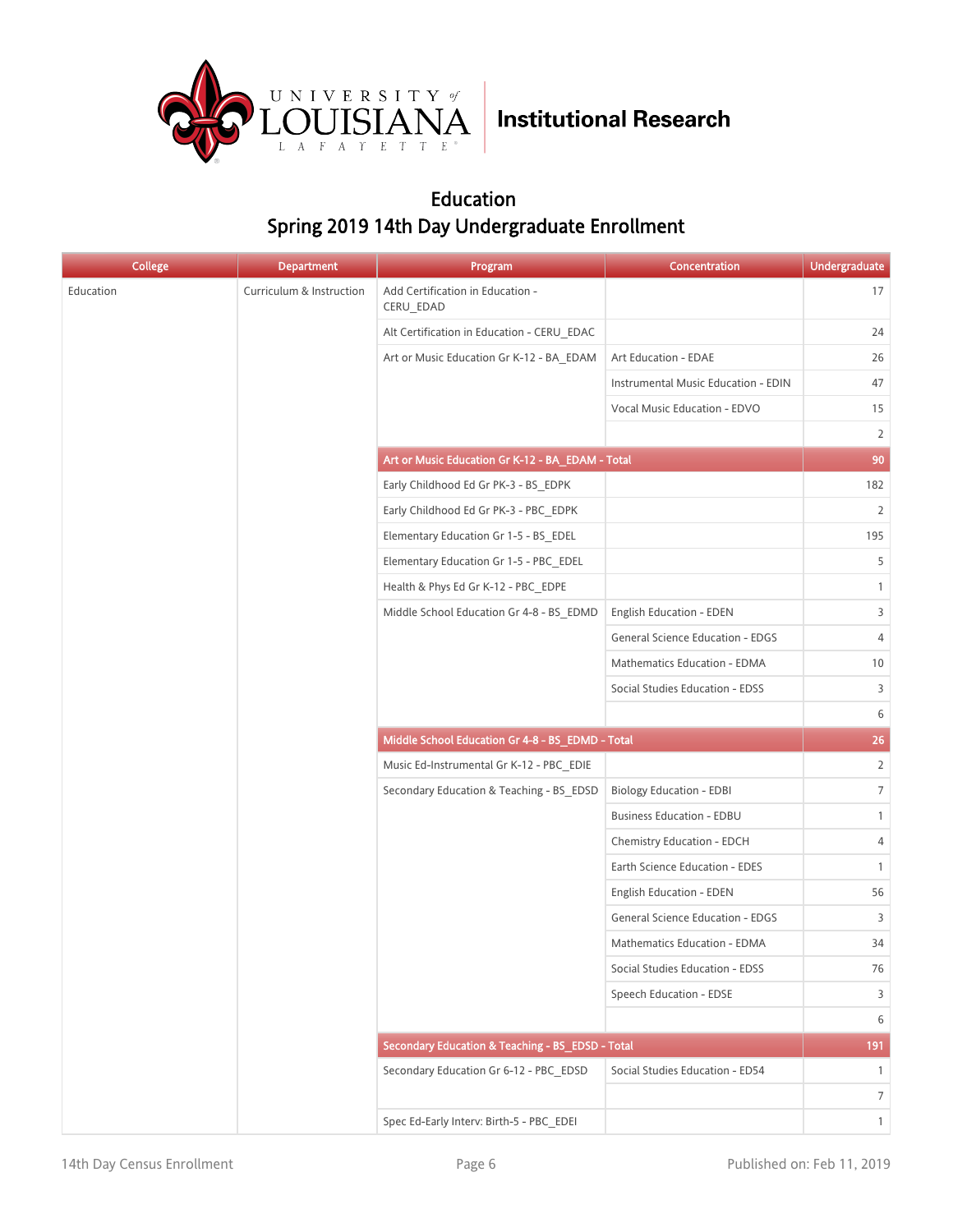

### Education Spring 2019 14th Day Undergraduate Enrollment

| <b>College</b>           | <b>Department</b>                           | Program                                         | Concentration                      | <b>Undergraduate</b> |
|--------------------------|---------------------------------------------|-------------------------------------------------|------------------------------------|----------------------|
| Education                | <b>Curriculum &amp; Instruction - Total</b> |                                                 |                                    | 744                  |
|                          | Kinesiology                                 | Athletic Training - BS_EDAT                     |                                    | 23                   |
|                          |                                             | Hlth & PE/Kinesiology Gr K-12 - BS EDKN         | Exercise Science - EDEX            | 85                   |
|                          |                                             |                                                 | ExSci Fitness Studies - EDFS       | 16                   |
|                          |                                             |                                                 | ExSci Hlth & Fitness Sales - EDHF  | $\overline{4}$       |
|                          |                                             |                                                 | ExSci Pre-Prof Studies - EDPP      | 78                   |
|                          |                                             |                                                 | Health Promotion & Wellness - EDHP | 8                    |
|                          |                                             |                                                 | Sports Management - EDSM           | 17                   |
|                          |                                             |                                                 |                                    | 14                   |
|                          |                                             | Hlth & PE/Kinesiology Gr K-12 - BS_EDKN - Total |                                    | 222                  |
|                          |                                             | Kinesiology - BS_EDKS                           | ExSci Fitness Studies - EDFS       | 88                   |
|                          |                                             |                                                 | ExSci Hlth & Fitness Sales - EDHF  | 8                    |
|                          |                                             |                                                 | ExSci Pre-Prof Studies - EDPP      | 358                  |
|                          |                                             |                                                 | Health & Phys Ed Gr K-12 - EDPE    | 33                   |
|                          |                                             |                                                 | Health Promotion & Wellness - EDHP | 33                   |
|                          |                                             |                                                 | Sports Management - EDSM           | 74                   |
|                          |                                             |                                                 |                                    | 6                    |
|                          |                                             | Kinesiology - BS_EDKS - Total                   |                                    | 600                  |
|                          | <b>Kinesiology - Total</b>                  |                                                 |                                    | 845                  |
| <b>Education - Total</b> |                                             |                                                 |                                    | 1,589                |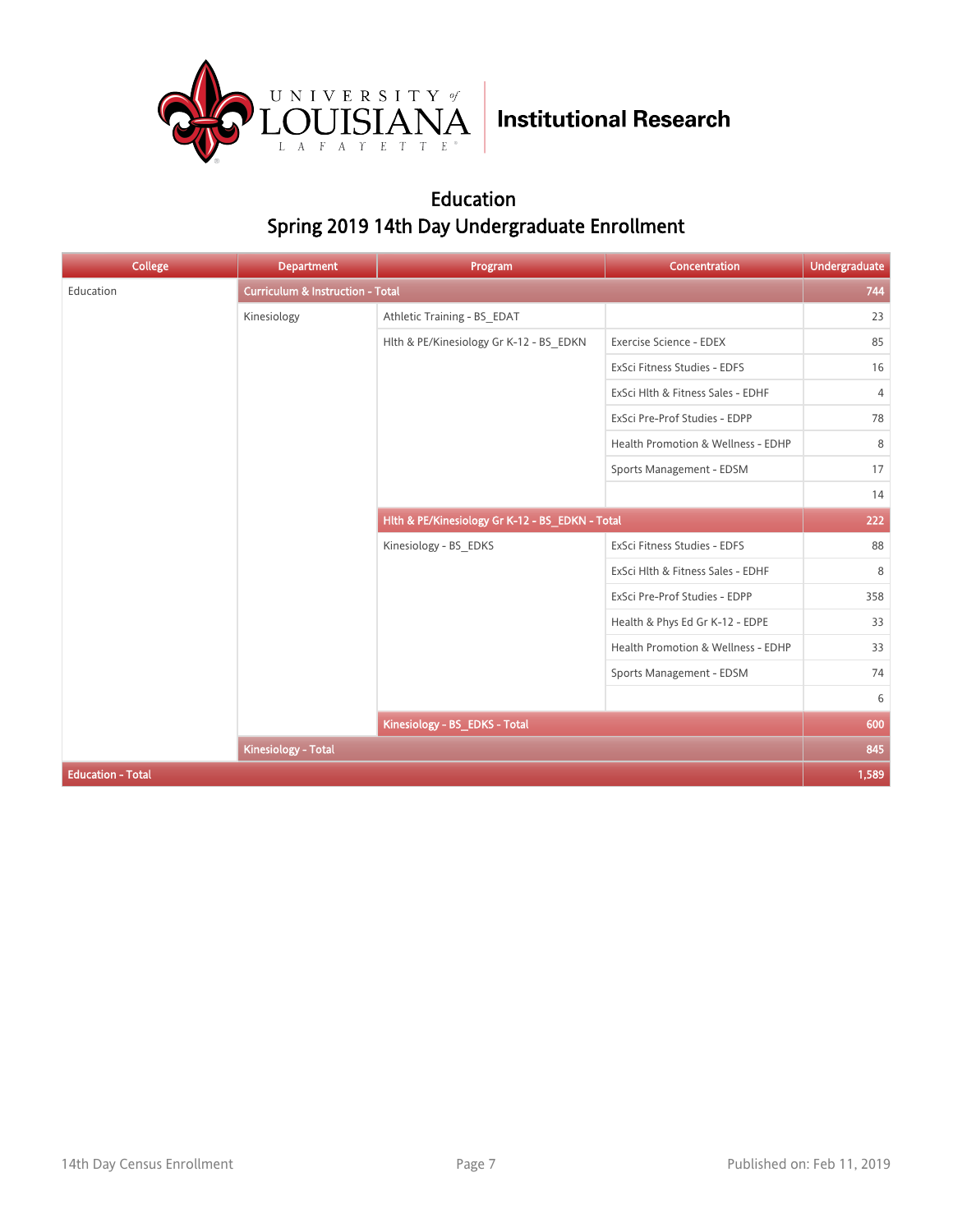

### Engineering Spring 2019 14th Day Undergraduate Enrollment

| <b>College</b>             | <b>Department</b>                             | Program                            | <b>Concentration</b> | <b>Undergraduate</b> |
|----------------------------|-----------------------------------------------|------------------------------------|----------------------|----------------------|
| Engineering                | <b>Chemical Engineering</b>                   | Chemical Engineering - BCHE CHEE   |                      | 288                  |
|                            | <b>Chemical Engineering - Total</b>           |                                    |                      |                      |
|                            | Civil Engineering                             | Civil Engineering - BCIV CIVE      |                      | 206                  |
|                            | <b>Civil Engineering - Total</b>              |                                    |                      | 206                  |
|                            | Electrical & Computer<br>Engr                 | Electrical Engineering - BELE ELEE |                      | 226                  |
|                            | <b>Electrical &amp; Computer Engr - Total</b> |                                    |                      | 226                  |
|                            | Industrial Technology                         | Industrial Technology - BSIT ITEC  |                      | 356                  |
|                            | <b>Industrial Technology - Total</b>          |                                    |                      | 356                  |
|                            | <b>Mechanical Engineering</b>                 | Mechanical Engineering - BMEC MCHE |                      | 663                  |
|                            | <b>Mechanical Engineering - Total</b>         |                                    |                      | 663                  |
|                            | Petroleum Engineering                         | Petroleum Engineering - BPET PETE  |                      | 193                  |
|                            | Petroleum Engineering - Total                 |                                    |                      | 193                  |
| <b>Engineering - Total</b> |                                               |                                    |                      | 1,932                |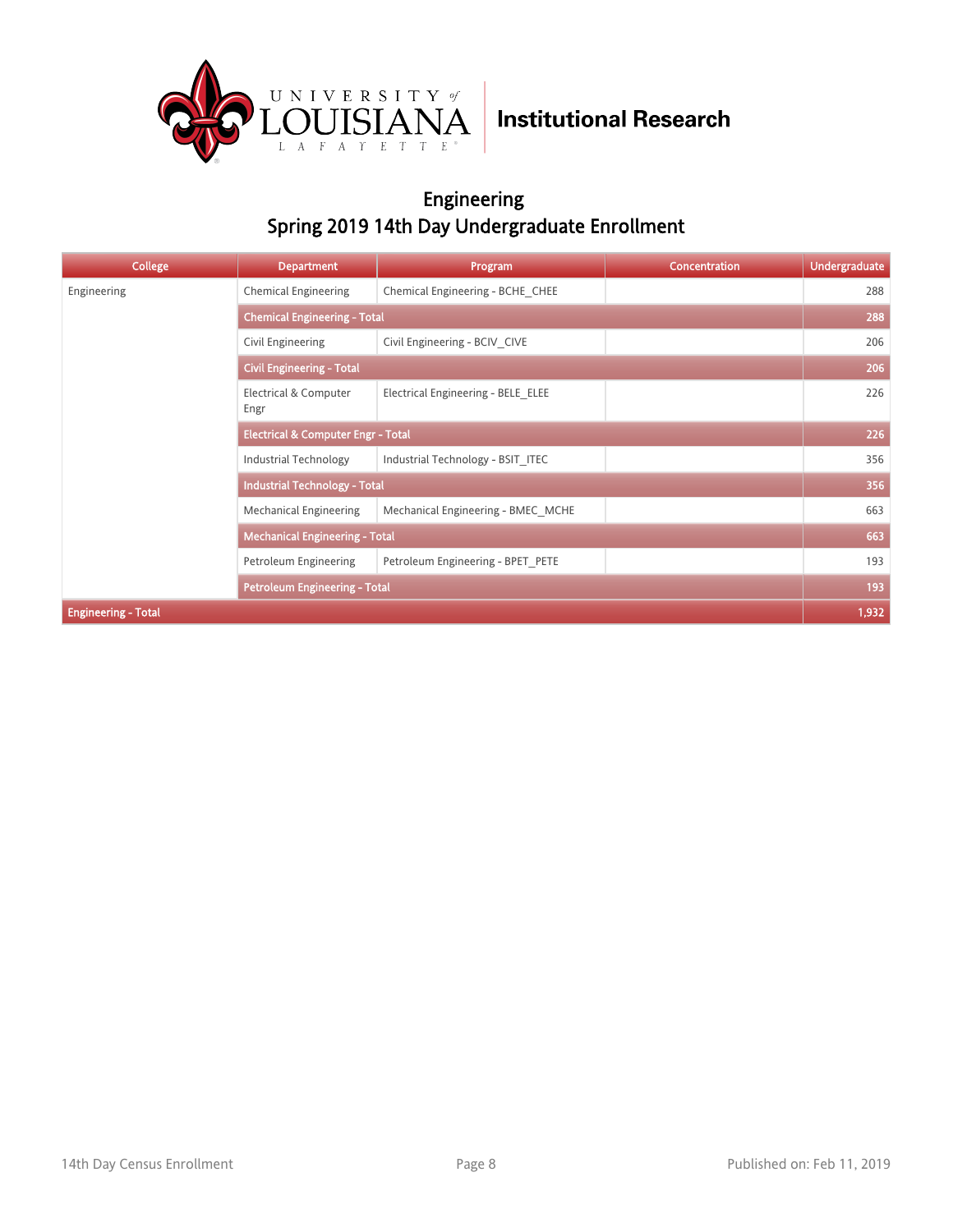

### Liberal Arts Spring 2019 14th Day Undergraduate Enrollment

| <b>College</b> | <b>Department</b>                      | Program                                     | Concentration                          | <b>Undergraduate</b> |
|----------------|----------------------------------------|---------------------------------------------|----------------------------------------|----------------------|
| Liberal Arts   | College of Liberal Arts                | Moving Image Arts - BA MIA                  |                                        | 74                   |
|                | <b>College of Liberal Arts - Total</b> |                                             |                                        | 74                   |
|                | Communication                          | Mass Communications - BA_MCOM               | Advertising - ADV                      | 16                   |
|                |                                        |                                             | <b>Broadcasting - BRDC</b>             | 92                   |
|                |                                        |                                             | Journalism - JOUR                      | 42                   |
|                |                                        |                                             |                                        | $10\,$               |
|                |                                        | Mass Communications - BA_MCOM - Total       |                                        | 160                  |
|                |                                        | Organizational Communication -<br>BA_OCOM   |                                        | 14                   |
|                |                                        | Public Relations - BA_PREL                  |                                        | 49                   |
|                |                                        | Strategic Communication - BA_SCOM           | Advertising - ADV                      | $26\,$               |
|                |                                        |                                             | Organizational Communication -<br>OCOM | 33                   |
|                |                                        |                                             | <b>Public Relations - PREL</b>         | 80                   |
|                |                                        |                                             |                                        | $\overline{2}$       |
|                |                                        | Strategic Communication - BA_SCOM - Total   |                                        | 141                  |
|                | <b>Communication - Total</b>           |                                             |                                        |                      |
|                | <b>Communicative Disorders</b>         | Speech Pathology and Audiology -<br>BA CODI |                                        | 211                  |
|                | <b>Communicative Disorders - Total</b> |                                             |                                        | 211                  |
|                | Criminal Justice                       | Criminal Justice - BS_CJUS                  |                                        | 269                  |
|                | <b>Criminal Justice - Total</b>        |                                             |                                        | 269                  |
|                | English                                | English - BA_ENGL                           | Creative Writing - CW                  | 51                   |
|                |                                        |                                             | Folklore - FOLK                        | $\overline{2}$       |
|                |                                        |                                             | Linguistics - LING                     | $19$                 |
|                |                                        |                                             | Literature - LIT                       | 21                   |
|                |                                        |                                             | Professional Writing - PW              | $17\,$               |
|                |                                        |                                             |                                        | 83                   |
|                |                                        | English - BA_ENGL - Total                   |                                        | 193                  |
|                | <b>English - Total</b>                 |                                             |                                        | 193                  |
|                | History, Geography, &<br>Phil          | History - BA_HIST                           |                                        | 85                   |
|                | History, Geography, & Phil - Total     |                                             |                                        | 85                   |
|                | Modern Languages                       | Modern Languages - BA_MODL                  | French & Francophone Studies - FRFS    | 11                   |
|                |                                        |                                             | Spanish - SPAN                         | $\,7$                |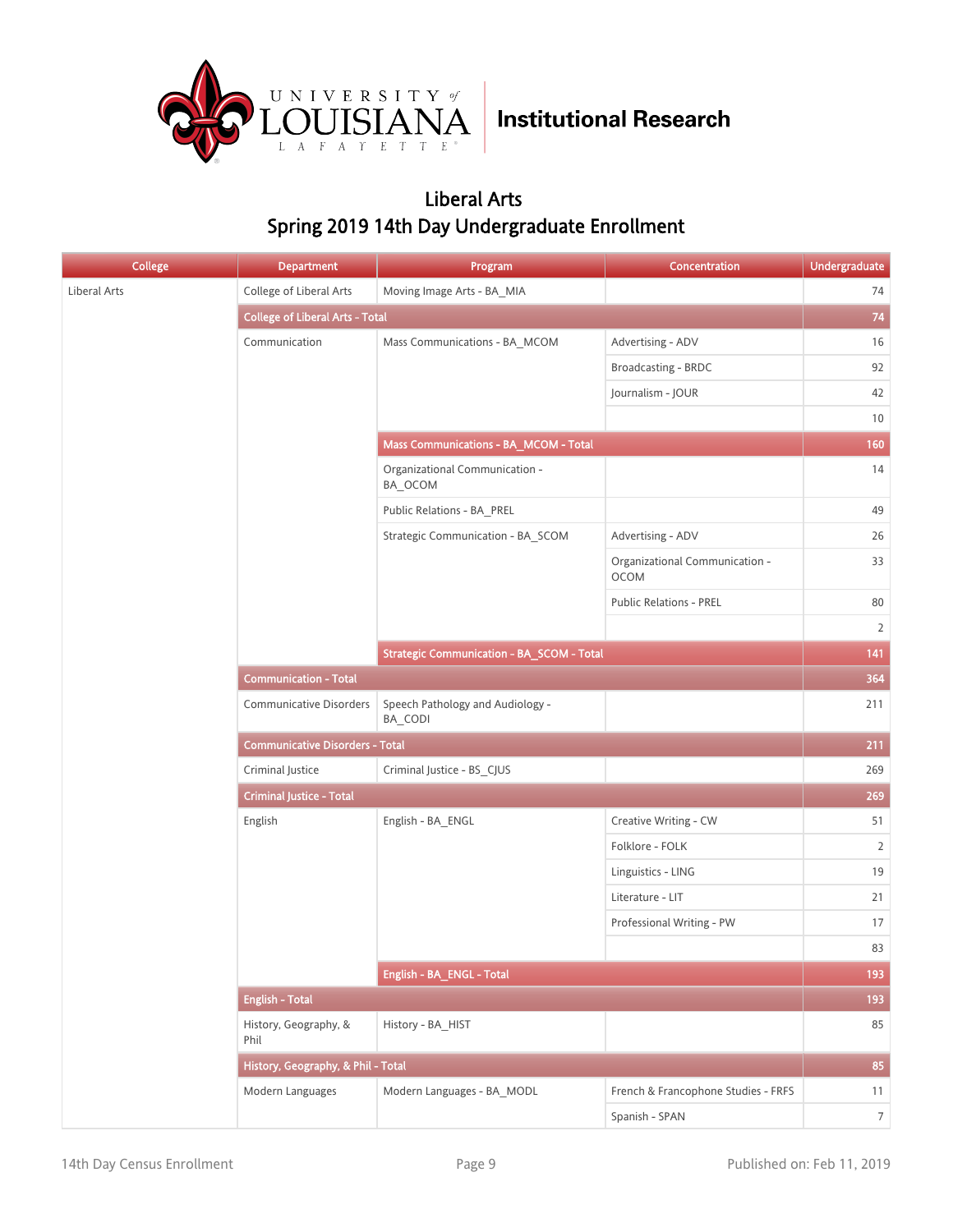

### Liberal Arts Spring 2019 14th Day Undergraduate Enrollment

| <b>College</b>              | <b>Department</b>                   | Program                             | Concentration                         | <b>Undergraduate</b> |
|-----------------------------|-------------------------------------|-------------------------------------|---------------------------------------|----------------------|
| Liberal Arts                | Modern Languages                    | Modern Languages - BA MODL          | Spanish Education - SPAE              | 6                    |
|                             |                                     |                                     |                                       | $\overline{2}$       |
|                             |                                     | Modern Languages - BA_MODL - Total  |                                       | 26                   |
|                             | Modern Languages - Total            |                                     |                                       | 26                   |
|                             | <b>Political Science</b>            | Political Science - BA POLS         | <b>International Relations - INTR</b> | 27                   |
|                             |                                     |                                     | Pre-Law - PLAW                        | 90                   |
|                             |                                     |                                     |                                       | 98                   |
|                             |                                     | Political Science - BA_POLS - Total |                                       | 215                  |
|                             | <b>Political Science - Total</b>    |                                     |                                       | 215                  |
|                             | Psychology                          | Psychology - BS_PSYC                | Pre-Medical - PMED                    | 13                   |
|                             |                                     |                                     |                                       | 538                  |
|                             | <b>Psychology - Total</b>           |                                     |                                       | 551                  |
|                             | Soci, Anth, & Child/Fam             | Anthropology - BA ANTH              |                                       | 63                   |
|                             | Stu                                 | Child and Family Studies - BS_CAFS  |                                       | 167                  |
|                             |                                     | Sociology - BA_SOCI                 |                                       | 92                   |
|                             | Soci, Anth, & Child/Fam Stu - Total |                                     |                                       | 322                  |
| <b>Liberal Arts - Total</b> |                                     |                                     |                                       | 2,310                |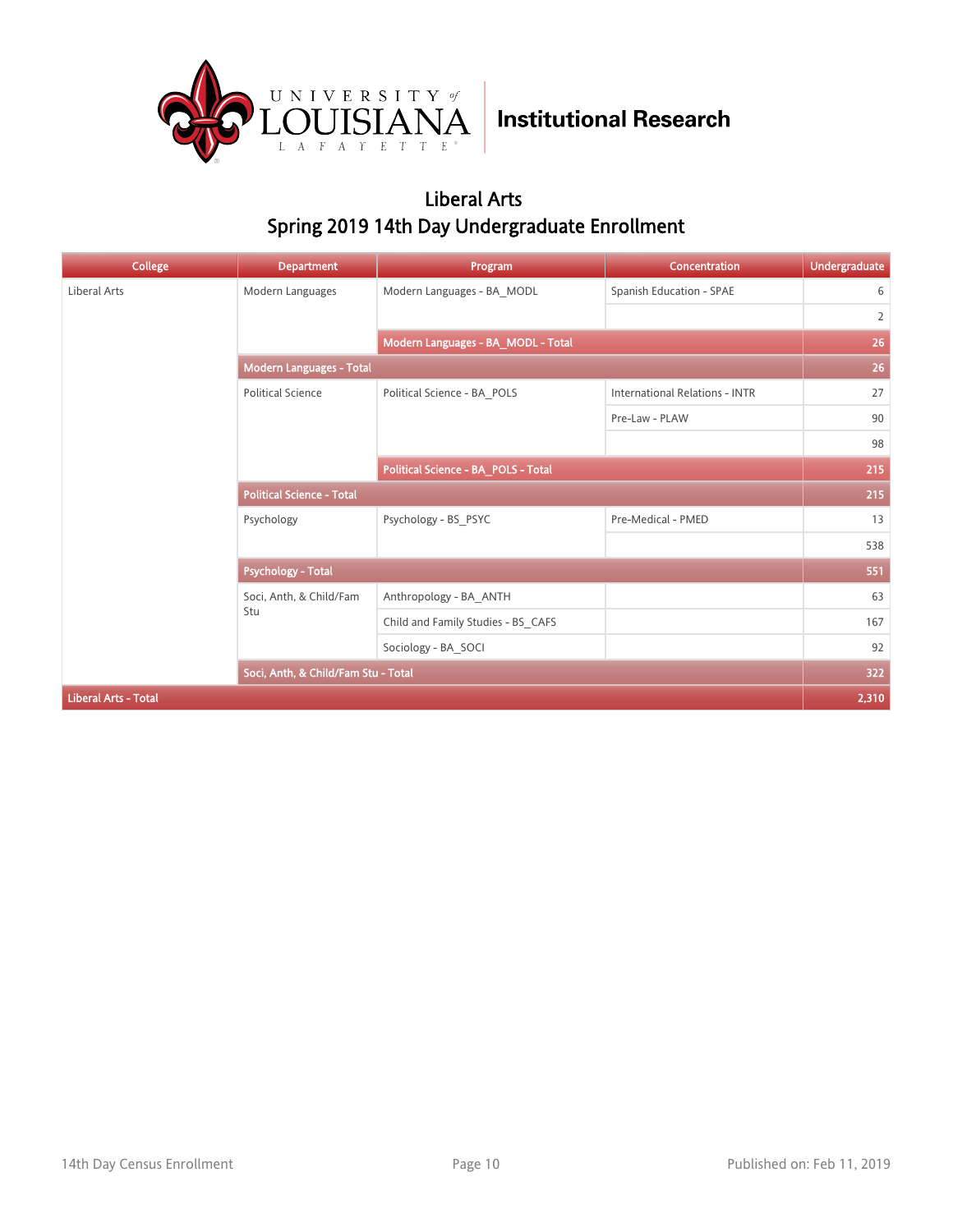

### Nursing & Allied Health Professions Spring 2019 14th Day Undergraduate Enrollment

| College                                                | <b>Department</b>                      | Program                                 | <b>Concentration</b> | <b>Undergraduate</b> |
|--------------------------------------------------------|----------------------------------------|-----------------------------------------|----------------------|----------------------|
| Nursing & Allied Health<br>Professions                 | Allied Hlth Professions                | Dietetics - BS DIET                     |                      | 11                   |
|                                                        |                                        | Health Information Management - BS HIM  |                      | 120                  |
|                                                        |                                        | Health Services Administration - BS HSA |                      | 101                  |
|                                                        | <b>Allied Hith Professions - Total</b> |                                         |                      | 232                  |
|                                                        | Nursing - Bachelors                    | Nursing - BSN NURS                      |                      | 1,081                |
|                                                        |                                        | Nursing, Online RN to BSN - BSN RN2B    |                      | 635                  |
|                                                        | <b>Nursing - Bachelors - Total</b>     |                                         |                      | 1,716                |
| <b>Nursing &amp; Allied Health Professions - Total</b> |                                        |                                         |                      | 1,948                |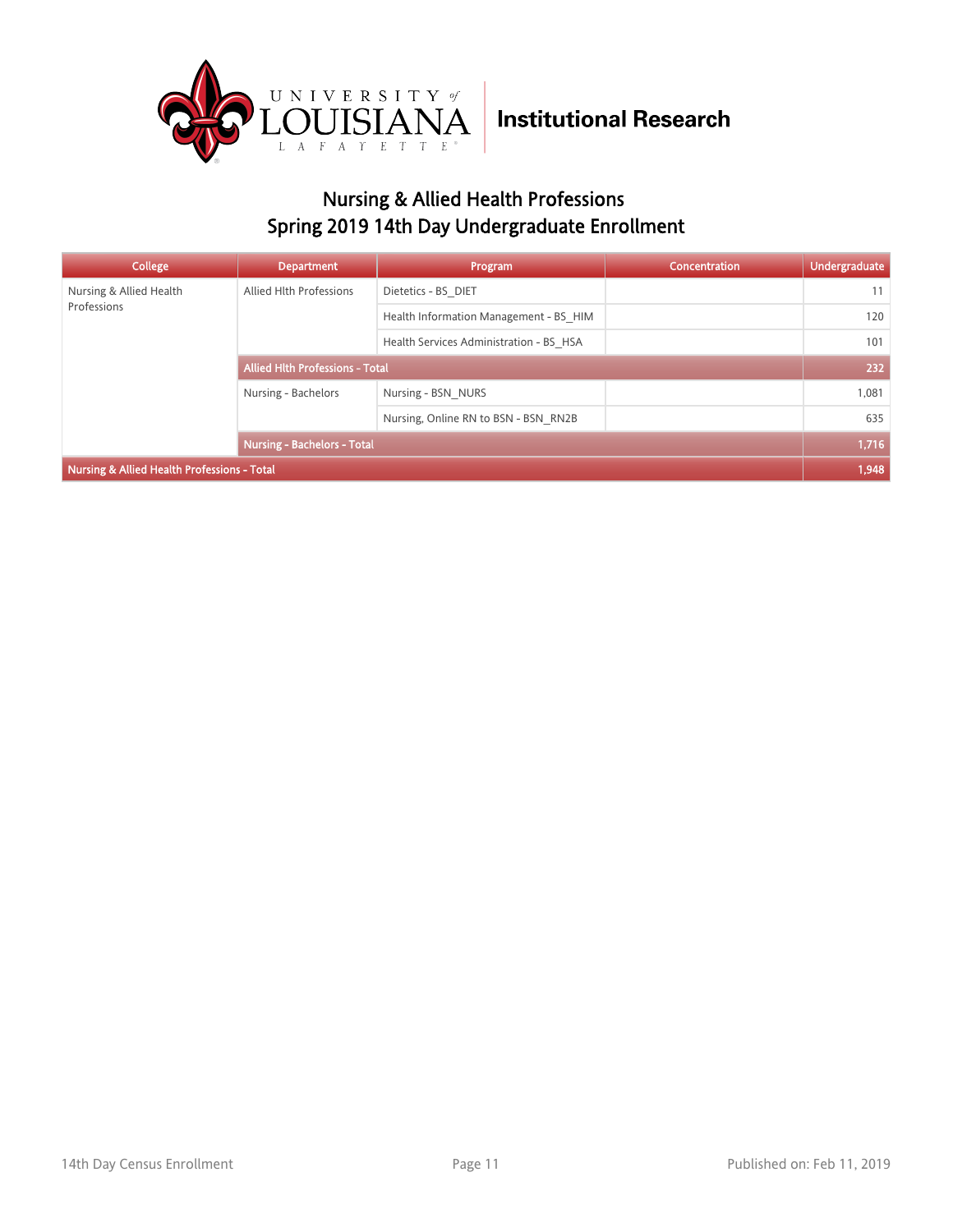

#### Sciences Spring 2019 14th Day Undergraduate Enrollment

| <b>College</b> | <b>Department</b>                       | Program                                 | Concentration                             | <b>Undergraduate</b> |
|----------------|-----------------------------------------|-----------------------------------------|-------------------------------------------|----------------------|
| Sciences       | <b>Biology and Microbiology</b>         | Biology - BS_BIOL                       | Ecology, Evolution& Marine Biol -<br>EEMB | 47                   |
|                |                                         |                                         | Medical & Allied Hlth Science - MEDA      | 210                  |
|                |                                         |                                         | Microbiology - MCBL                       | 33                   |
|                |                                         |                                         | Resource Biology /Biodiversity - RESC     | 10                   |
|                |                                         |                                         | Veterinary Bioscience - VETB              | 53                   |
|                |                                         |                                         |                                           | 378                  |
|                |                                         | Biology - BS_BIOL - Total               |                                           | 731                  |
|                | <b>Biology and Microbiology - Total</b> |                                         |                                           | 731                  |
|                | Chemistry                               | Chemistry - BS_CHEM                     |                                           | 129                  |
|                | <b>Chemistry - Total</b>                |                                         |                                           | 129                  |
|                | Computer Science                        | Computer Science - BS_CMPS              | Cognitive Science - COGS                  | 6                    |
|                |                                         |                                         | Computer Engineering - CMPE               | 34                   |
|                |                                         |                                         | Information Techology - INFT              | 35                   |
|                |                                         |                                         | Pre-Major - PRE                           | 3                    |
|                |                                         |                                         | Scientific Computing - SCIC               | 17                   |
|                |                                         |                                         | Video Game Design & Dev - VGDD            | 64                   |
|                |                                         |                                         |                                           | 306                  |
|                |                                         | Computer Science - BS_CMPS - Total      |                                           | 465                  |
|                | <b>Computer Science - Total</b>         |                                         |                                           |                      |
|                | <b>Environmental Science</b>            | Environmental Science - BS_ENVS         | Digital Geography - DIGI                  | $\overline{4}$       |
|                |                                         |                                         | Environmental Quality - ENVQ              | 20                   |
|                |                                         |                                         | Soil & Water Conservation - CONV          | 22                   |
|                |                                         |                                         |                                           | 19                   |
|                |                                         | Environmental Science - BS_ENVS - Total |                                           | 65                   |
|                | <b>Environmental Science - Total</b>    |                                         |                                           | 65                   |
|                | Geology                                 | Geology - BS GEOL                       |                                           | 56                   |
|                | <b>Geology - Total</b>                  |                                         |                                           | 56                   |
|                | <b>Informatics</b>                      | Informatics - BS_INFX                   | <b>Business Informatics - BUSI</b>        | 52                   |
|                |                                         |                                         | Health Informatics - HLTI                 | 15                   |
|                |                                         |                                         | Individualized Informatics - INDV         | 3                    |
|                |                                         |                                         | Interactive Media Technology - IMT        | 32                   |
|                |                                         |                                         | Systems Administration - SYSA             | 52                   |
|                |                                         |                                         |                                           | 34                   |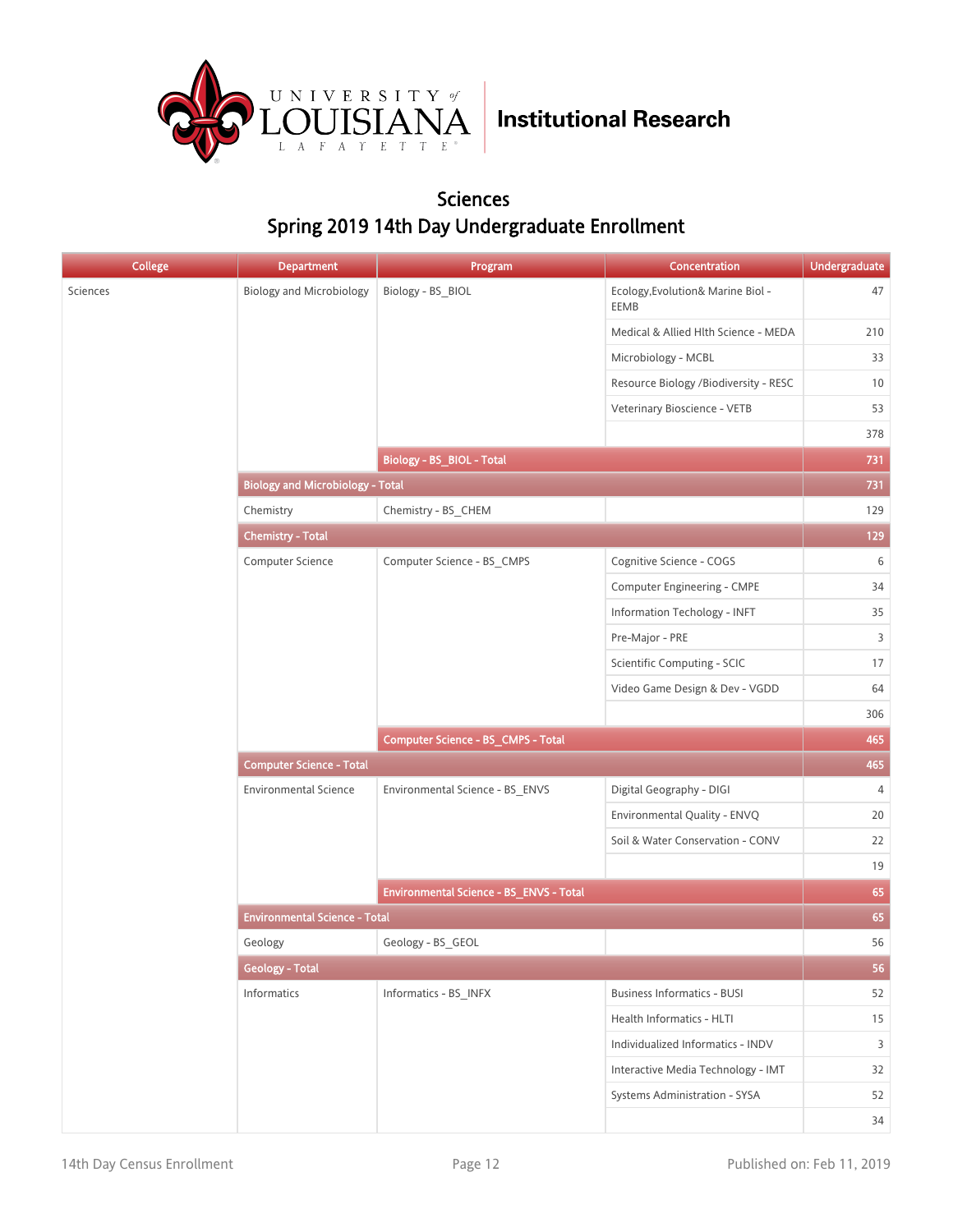

#### Sciences Spring 2019 14th Day Undergraduate Enrollment

| <b>College</b>          | <b>Department</b>          | Program                       | Concentration                     | <b>Undergraduate</b> |
|-------------------------|----------------------------|-------------------------------|-----------------------------------|----------------------|
| Sciences                | <b>Informatics</b>         | Informatics - BS_INFX - Total |                                   | 188                  |
|                         | <b>Informatics - Total</b> |                               |                                   |                      |
|                         | Mathematics                | Mathematics - BS MATH         |                                   | 68                   |
|                         | <b>Mathematics - Total</b> |                               |                                   |                      |
|                         | Physics                    | Physics - BS PHYS             | Computer Science - CSCO           | $\mathbf{1}$         |
|                         |                            |                               | Geology and Geophysics - GGCO     | $\mathbf{1}$         |
|                         |                            |                               | Pre-Allied Health - PHCO          | $\overline{2}$       |
|                         |                            |                               | <b>Traditional Physics - TPCO</b> | 12                   |
|                         |                            |                               |                                   | 17                   |
|                         |                            | Physics - BS_PHYS - Total     |                                   | 33                   |
|                         | <b>Physics - Total</b>     |                               |                                   | 33                   |
| <b>Sciences - Total</b> |                            |                               |                                   | 1,735                |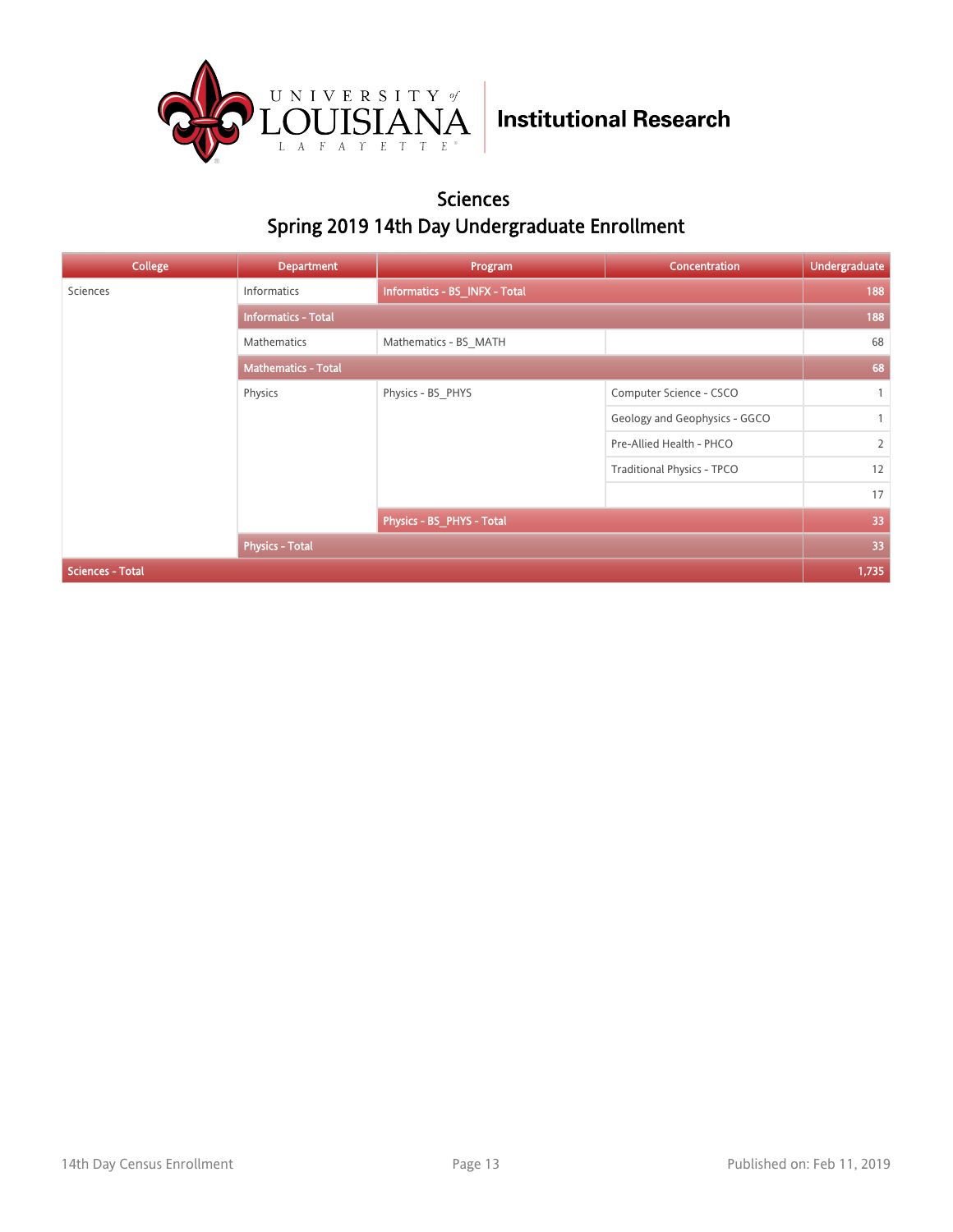

### University College Spring 2019 14th Day Undergraduate Enrollment

| <b>College</b>                    | <b>Department</b>                 | Program                           | Concentration                                   | <b>Undergraduate</b> |
|-----------------------------------|-----------------------------------|-----------------------------------|-------------------------------------------------|----------------------|
| University College                | <b>University College</b>         | General Studies - BGS_GS          | Gen Studies, Applied Sciences - GSAS            | 88                   |
|                                   |                                   |                                   | Gen Studies, Arts & Humanities -<br>GSAH        | 56                   |
|                                   |                                   |                                   | Gen Studies, Behavioral Sci - GSBS              | 243                  |
|                                   |                                   |                                   | Gen Studies, Business Studies - GSBC            | 62                   |
|                                   |                                   |                                   | Gen Studies, Natural Sciences - GSNS            | 27                   |
|                                   |                                   |                                   |                                                 | 67                   |
|                                   |                                   | General Studies - BGS_GS - Total  |                                                 | 543                  |
|                                   |                                   | General Studies - BGS GSO         | Gen Studies, Applied Sciences - GSAS            | 25                   |
|                                   |                                   |                                   | Gen Studies, Arts & Humanities -<br><b>GSAH</b> | 19                   |
|                                   |                                   |                                   | Gen Studies, Behavioral Sci - GSBS              | 78                   |
|                                   |                                   |                                   | Gen Studies, Business Studies - GSBC            | 8                    |
|                                   |                                   |                                   |                                                 | 17                   |
|                                   |                                   | General Studies - BGS GSO - Total |                                                 | 147                  |
|                                   | <b>University College - Total</b> |                                   |                                                 | 690                  |
| <b>University College - Total</b> |                                   |                                   |                                                 | 690                  |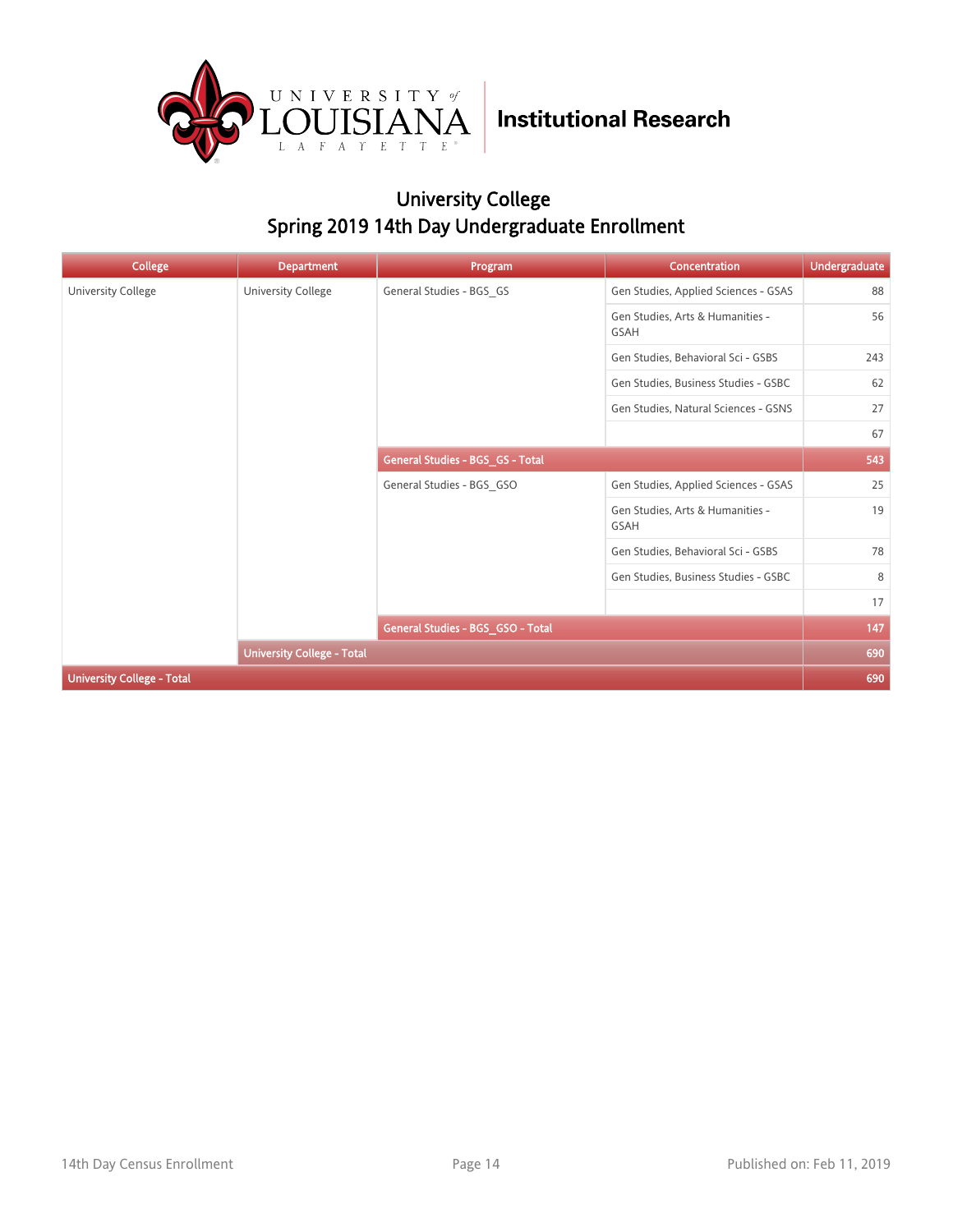

### Business Administration Spring 2019 14th Day Graduate Enrollment

| College                                | <b>Department</b>                      | Program                                           | Concentration                              | Graduate       |
|----------------------------------------|----------------------------------------|---------------------------------------------------|--------------------------------------------|----------------|
| <b>Business Administration</b>         | Accounting                             | Accounting - MS_ACCT                              |                                            | 9              |
|                                        | <b>Accounting - Total</b>              |                                                   |                                            | $\overline{9}$ |
|                                        | <b>Business Administration</b>         | <b>Business Administration - MBA_MBA</b>          | <b>Business Administration - BUSA</b>      | 83             |
|                                        |                                        |                                                   | Entrepreneurship - ENTP                    | 10             |
|                                        |                                        |                                                   | Finance - FNAN                             | 17             |
|                                        |                                        |                                                   | Global Management - GMGT                   | 6              |
|                                        |                                        |                                                   | Human Resource Management -<br><b>HRMG</b> | 5              |
|                                        |                                        |                                                   | Project Management - PMGT                  | 14             |
|                                        |                                        |                                                   | Sales Leadership - SLDR                    | $\overline{4}$ |
|                                        |                                        |                                                   |                                            | 22             |
|                                        |                                        | <b>Business Administration - MBA_MBA - Total</b>  |                                            | 161            |
|                                        |                                        | Business Administration - MBA_MBAO                | <b>Business Administration - BUSA</b>      | 177            |
|                                        |                                        |                                                   | Entrepreneurship - ENTP                    | 27             |
|                                        |                                        |                                                   | Finance - FNAN                             | 63             |
|                                        |                                        |                                                   | Global Management - GMGT                   | 21             |
|                                        |                                        |                                                   | Hospitality Management - HMGT              | 8              |
|                                        |                                        |                                                   | Human Resource Management -<br><b>HRMG</b> | 71             |
|                                        |                                        |                                                   | Project Management - PMGT                  | 99             |
|                                        |                                        |                                                   | Sales Leadership - SLDR                    | 25             |
|                                        |                                        |                                                   |                                            | $\overline{2}$ |
|                                        |                                        | <b>Business Administration - MBA_MBAO - Total</b> |                                            | 493            |
|                                        |                                        | Health Care Administration - MBA_HCA              |                                            | 32             |
|                                        |                                        | Health Care Administration - MBA_HCAO             |                                            | 92             |
|                                        | <b>Business Administration - Total</b> |                                                   |                                            | 778            |
| <b>Business Administration - Total</b> |                                        |                                                   |                                            | 787            |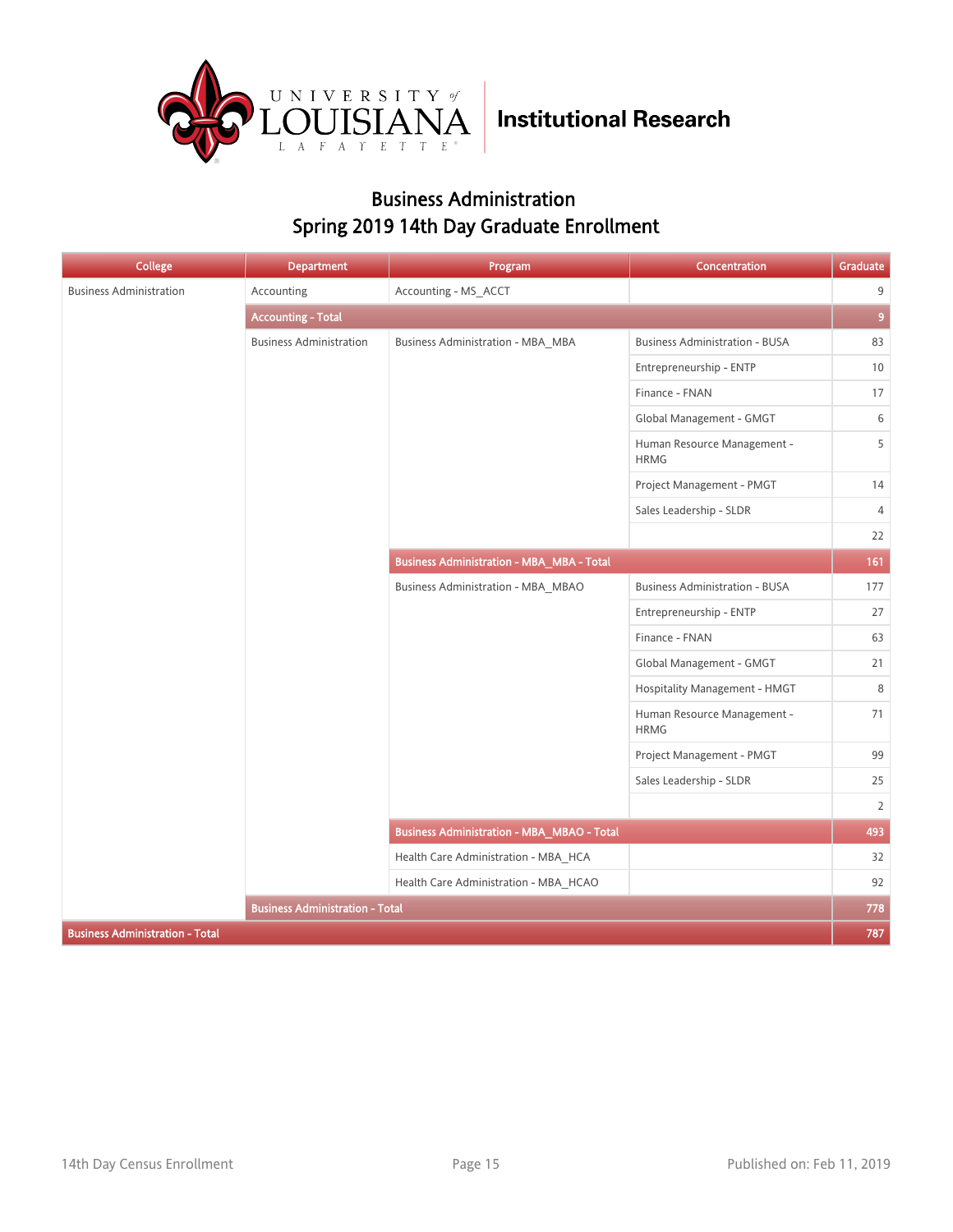

Arts Spring 2019 14th Day Graduate Enrollment

| College      | <b>Department</b>           | Program                  | Concentration | Graduate |
|--------------|-----------------------------|--------------------------|---------------|----------|
| Arts         | Architecture                | Architecture - MARC ARCH |               | 27       |
|              | <b>Architecture - Total</b> |                          |               | 27       |
|              | Music                       | Music - MM MUS           |               | 13       |
|              | <b>Music - Total</b>        |                          |               | /13 /    |
| Arts - Total |                             |                          |               | 40       |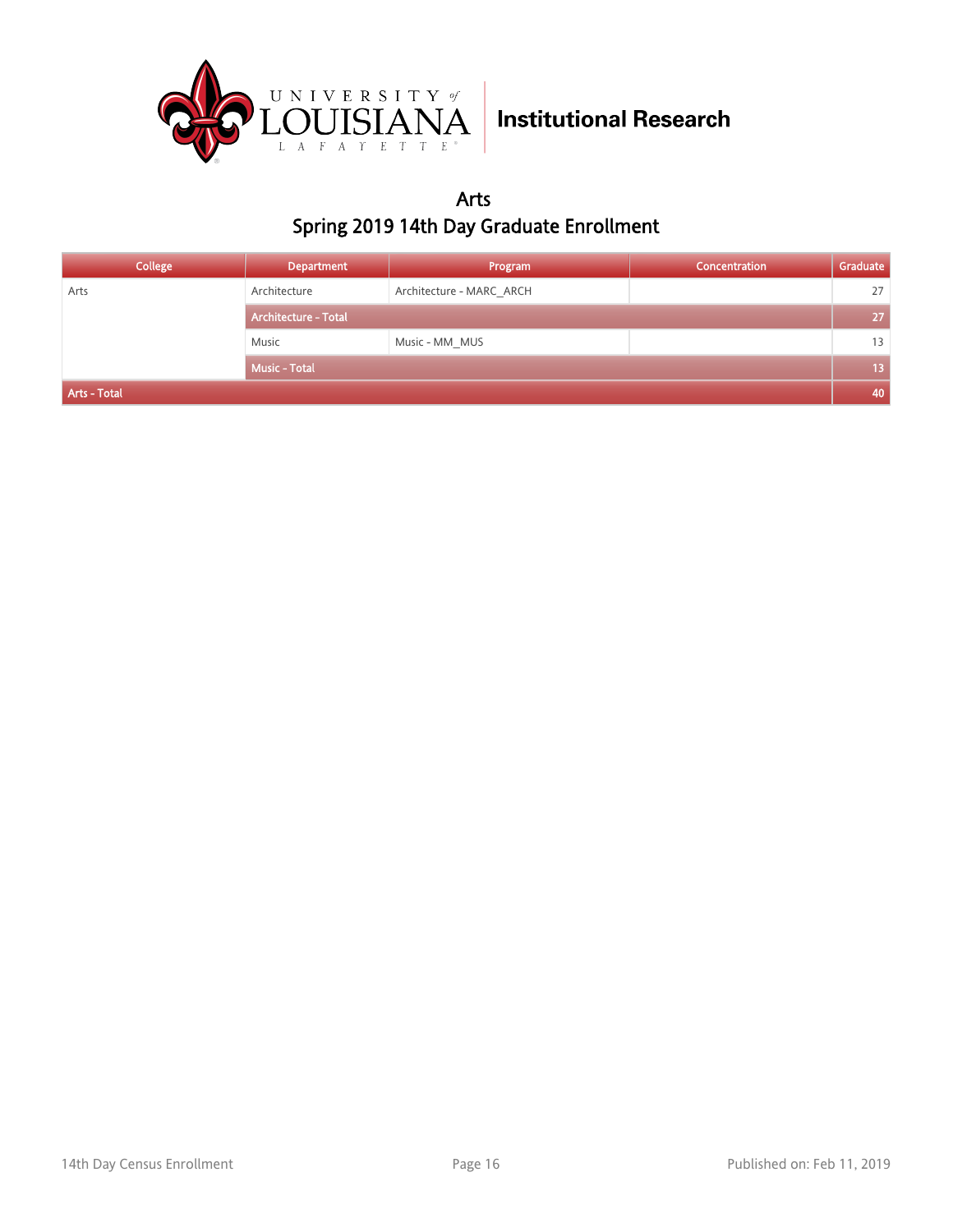

### Education Spring 2019 14th Day Graduate Enrollment

| College                  | <b>Department</b>                           | Program                                      | Concentration                        | Graduate       |  |
|--------------------------|---------------------------------------------|----------------------------------------------|--------------------------------------|----------------|--|
| Education                | <b>Counselor Education</b>                  | Counselor Education - MS_COUE                | Clinical Mental Health - CMH         | 19             |  |
|                          |                                             |                                              | School & Clinical Mental Hlth - SCMH | $\overline{4}$ |  |
|                          |                                             |                                              | School Counseling - SC               | 3              |  |
|                          |                                             |                                              |                                      | 33             |  |
|                          |                                             | <b>Counselor Education - MS_COUE - Total</b> |                                      | 59             |  |
|                          | <b>Counselor Education - Total</b>          |                                              |                                      |                |  |
|                          | Curriculum & Instruction                    | Elem Ed & Spec Ed M/Mod Gr 1-5 -<br>MAT_ELEM |                                      | 9              |  |
|                          |                                             | Instructional Coach - GC CICO                |                                      | 5              |  |
|                          |                                             | OL Curriculum & Instruction - MED EDCI       |                                      | 22             |  |
|                          |                                             | Sec Ed & Spec Ed M/Mod Gr 6-12 -<br>MAT_SCND |                                      | $\overline{2}$ |  |
|                          |                                             | Special Ed: Gifted - MED_GIFT                |                                      | 10             |  |
|                          | <b>Curriculum &amp; Instruction - Total</b> |                                              |                                      |                |  |
|                          | Foundations & Leadership                    | Educational Leadership - EDD_EDLD            | Curriculum Leadership - CULD         | 8              |  |
|                          |                                             |                                              | Exceptional Learner - EXLR           | 3              |  |
|                          |                                             |                                              | Higher Education Admin - HIED        | 53             |  |
|                          |                                             |                                              | K-12 - EK12                          | 41             |  |
|                          |                                             | Educational Leadership - EDD_EDLD - Total    |                                      | 105            |  |
|                          |                                             | Educational Leadership - MED EDLD            |                                      | 44             |  |
|                          | Foundations & Leadership - Total            |                                              |                                      | 149            |  |
|                          | Kinesiology                                 | Kinesiology - MS_KNES                        | KN, Exercise & Sport Science - KESS  | $7^{\circ}$    |  |
|                          |                                             |                                              | KN, Hlth Prom, Rec & Sport Mg - KHRS | 13             |  |
|                          |                                             |                                              |                                      | $\overline{3}$ |  |
|                          |                                             | Kinesiology - MS_KNES - Total                |                                      | 23             |  |
|                          | <b>Kinesiology - Total</b>                  |                                              |                                      | 23             |  |
| <b>Education - Total</b> |                                             |                                              |                                      | 279            |  |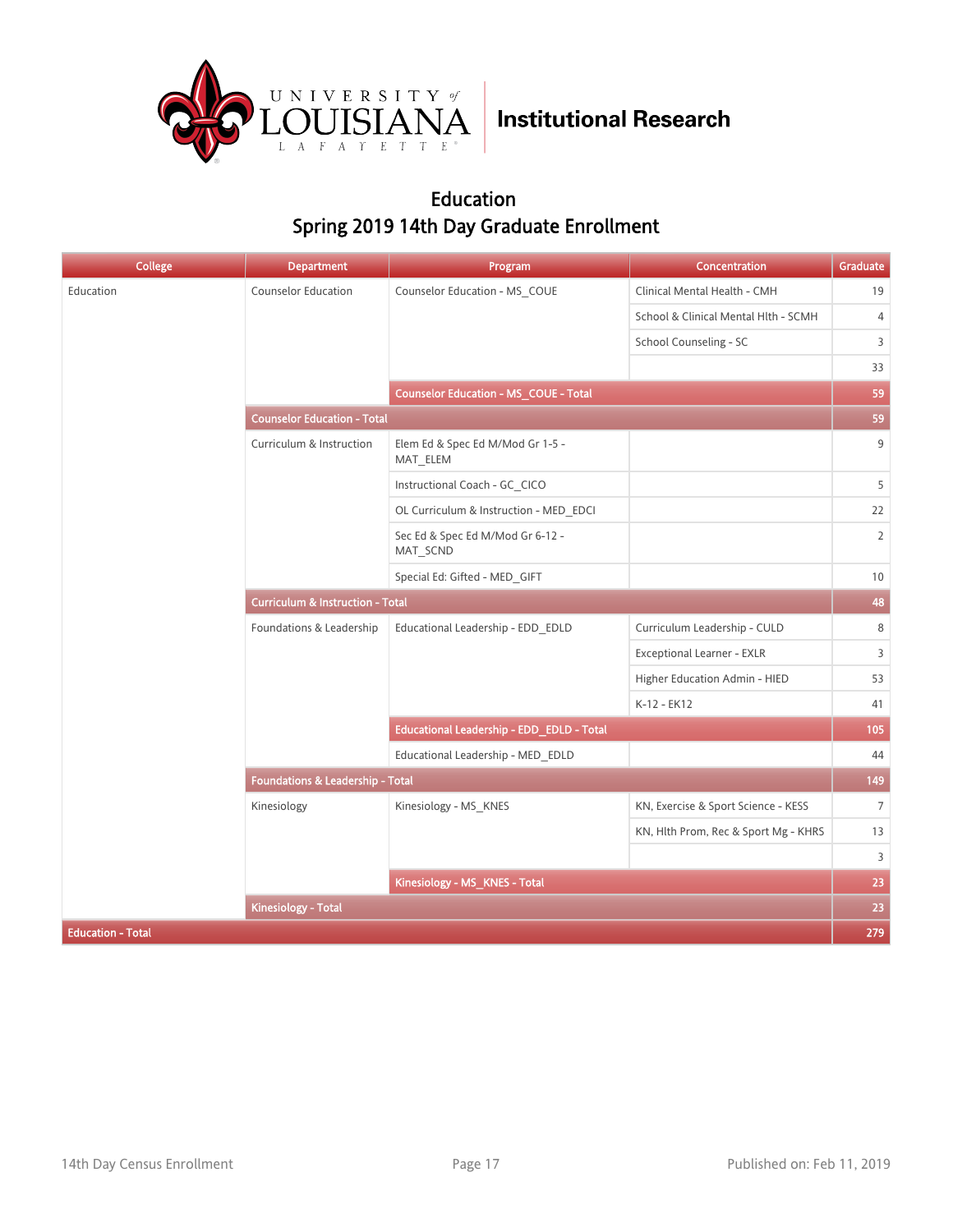

### Engineering Spring 2019 14th Day Graduate Enrollment

| <b>College</b>             | <b>Department</b>                       | Program                                | <b>Concentration</b>                 | Graduate        |
|----------------------------|-----------------------------------------|----------------------------------------|--------------------------------------|-----------------|
| Engineering                | Center for Advanced                     | Computer Engineering - MSCE CMPE       |                                      | $\overline{3}$  |
|                            | <b>CMPS</b>                             | Computer Engineering - PHD CMPE        |                                      | 21              |
|                            | <b>Center for Advanced CMPS - Total</b> |                                        |                                      | ${\bf 24}$      |
|                            | Engineering                             | Engineering - MSE ENGR                 | Chemical Engineering - CHEE          | $7\overline{ }$ |
|                            |                                         |                                        | Civil Engineering - CIVE             | 19              |
|                            |                                         |                                        | <b>Electrical Engineering - ELEE</b> | 6               |
|                            |                                         |                                        | Mechanical Engineering - MCHE        | 9               |
|                            |                                         |                                        | Petroleum Engineering - PETE         | 15              |
|                            |                                         | Engineering - MSE_ENGR - Total         |                                      | 56              |
|                            |                                         | Systems Engineering - PHD SYSE         | Chemical Engineering - CHEE          | 17              |
|                            |                                         |                                        | Civil Engineering - CIVE             | 11              |
|                            |                                         |                                        | <b>Electrical Engineering - ELEE</b> | 8               |
|                            |                                         |                                        | Mechanical Engineering - MCHE        | 15              |
|                            |                                         |                                        | Petroleum Engineering - PETE         | 17              |
|                            |                                         | Systems Engineering - PHD_SYSE - Total |                                      | 68              |
|                            | <b>Engineering - Total</b>              |                                        |                                      | 124             |
|                            | <b>Industrial Technology</b>            | Systems Technology - MS STEC           |                                      | 14              |
|                            | <b>Industrial Technology - Total</b>    |                                        |                                      | 14              |
| <b>Engineering - Total</b> |                                         |                                        |                                      | 162             |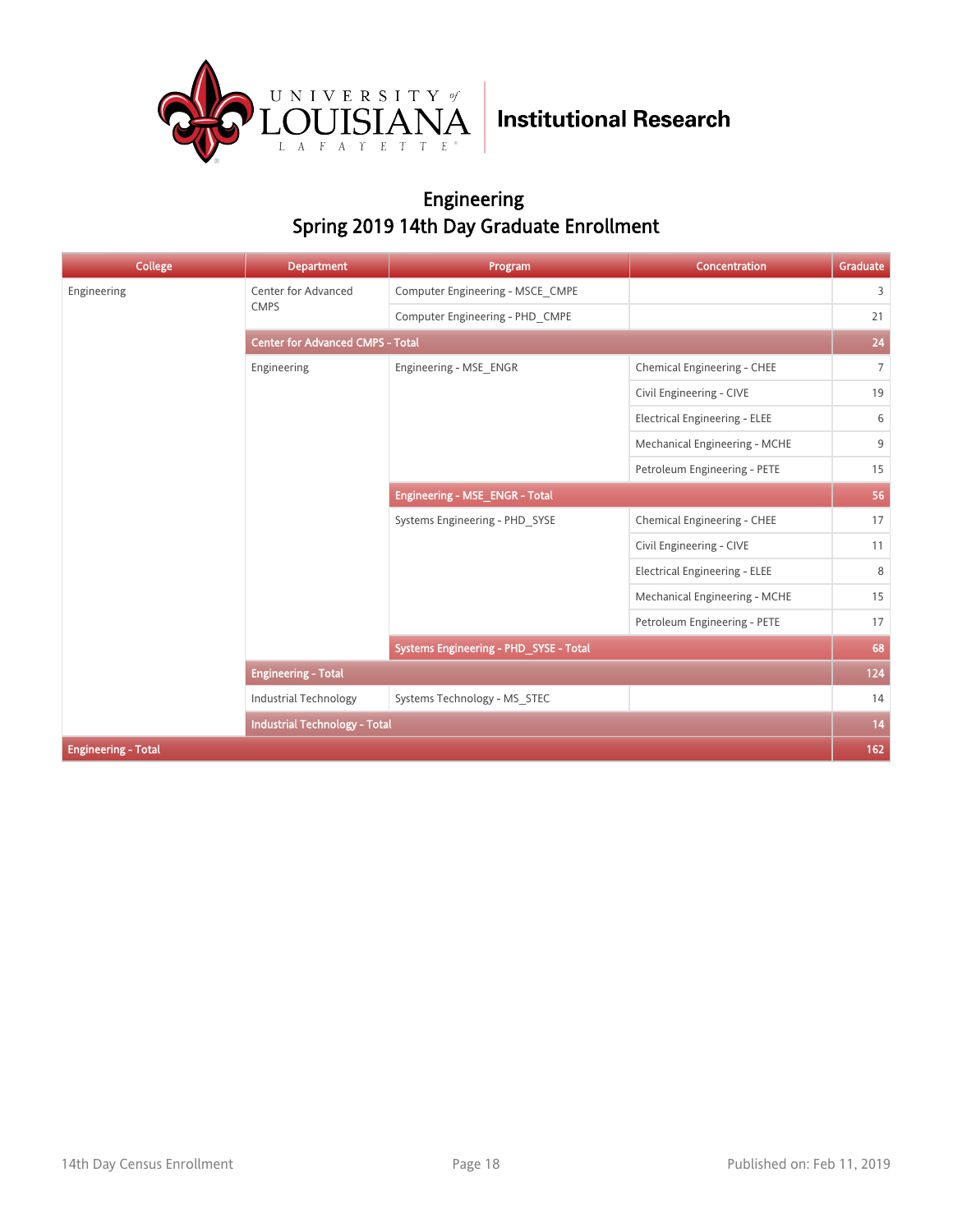

### Graduate School Spring 2019 14th Day Graduate Enrollment

| College                 | <b>Department</b>              | Program                         | Concentration | Graduate |
|-------------------------|--------------------------------|---------------------------------|---------------|----------|
| Graduate School         | Graduate School                | <b>ENTREE Program - ND ENTR</b> |               | 13       |
|                         |                                | Master's Plus 30 - ND M30       |               |          |
|                         | <b>Graduate School - Total</b> |                                 |               | 18       |
| Graduate School - Total |                                |                                 |               |          |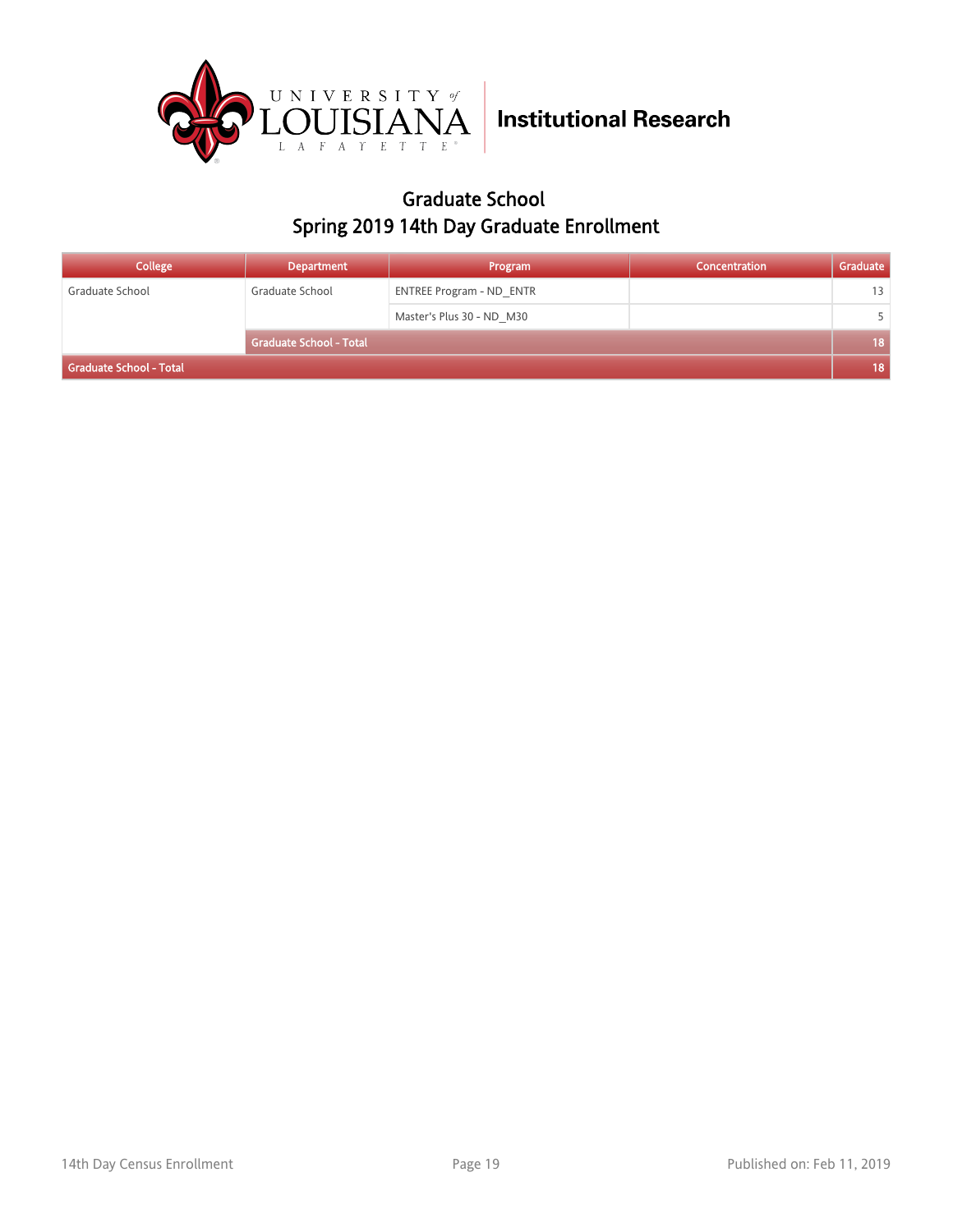

### Liberal Arts Spring 2019 14th Day Graduate Enrollment

| College                     | <b>Department</b>                      | Program                                  | Concentration | Graduate     |  |
|-----------------------------|----------------------------------------|------------------------------------------|---------------|--------------|--|
| Liberal Arts                | Communication                          | Communication - MS_CMCN                  |               | 34           |  |
|                             | <b>Communication - Total</b>           |                                          |               | 34           |  |
|                             | <b>Communicative Disorders</b>         | Applied Language & Speech Sci - PHD_ALSS |               | 22           |  |
|                             |                                        | Speech Pathology and Audiology - MS CODI |               | $\mathbf{1}$ |  |
|                             |                                        |                                          |               | 64           |  |
|                             | <b>Communicative Disorders - Total</b> |                                          |               | 87           |  |
|                             | Criminal Justice                       | Criminal Justice - MS CJUS               |               | 8            |  |
|                             | <b>Criminal Justice - Total</b>        |                                          |               |              |  |
|                             | English                                | English - MA_ENGL                        |               | 26           |  |
|                             |                                        | English - PHD ENGL                       |               | 73           |  |
|                             |                                        | TESOL - GC CTSL                          |               | $\mathbf{1}$ |  |
|                             | <b>English - Total</b>                 |                                          |               |              |  |
|                             | History, Geography, & Phil             | History - MA_HIST                        |               | 14           |  |
|                             | History, Geography, & Phil - Total     |                                          |               |              |  |
|                             | Modern Languages                       | Francophone Studies - PHD_FS             |               | 11           |  |
|                             |                                        | French - MA FREN                         |               | 8            |  |
|                             | <b>Modern Languages - Total</b>        |                                          |               | 19           |  |
|                             | Psychology                             | Psychology - MS_PSYC                     |               | 40           |  |
|                             | <b>Psychology - Total</b>              |                                          |               |              |  |
| <b>Liberal Arts - Total</b> |                                        |                                          |               | 302          |  |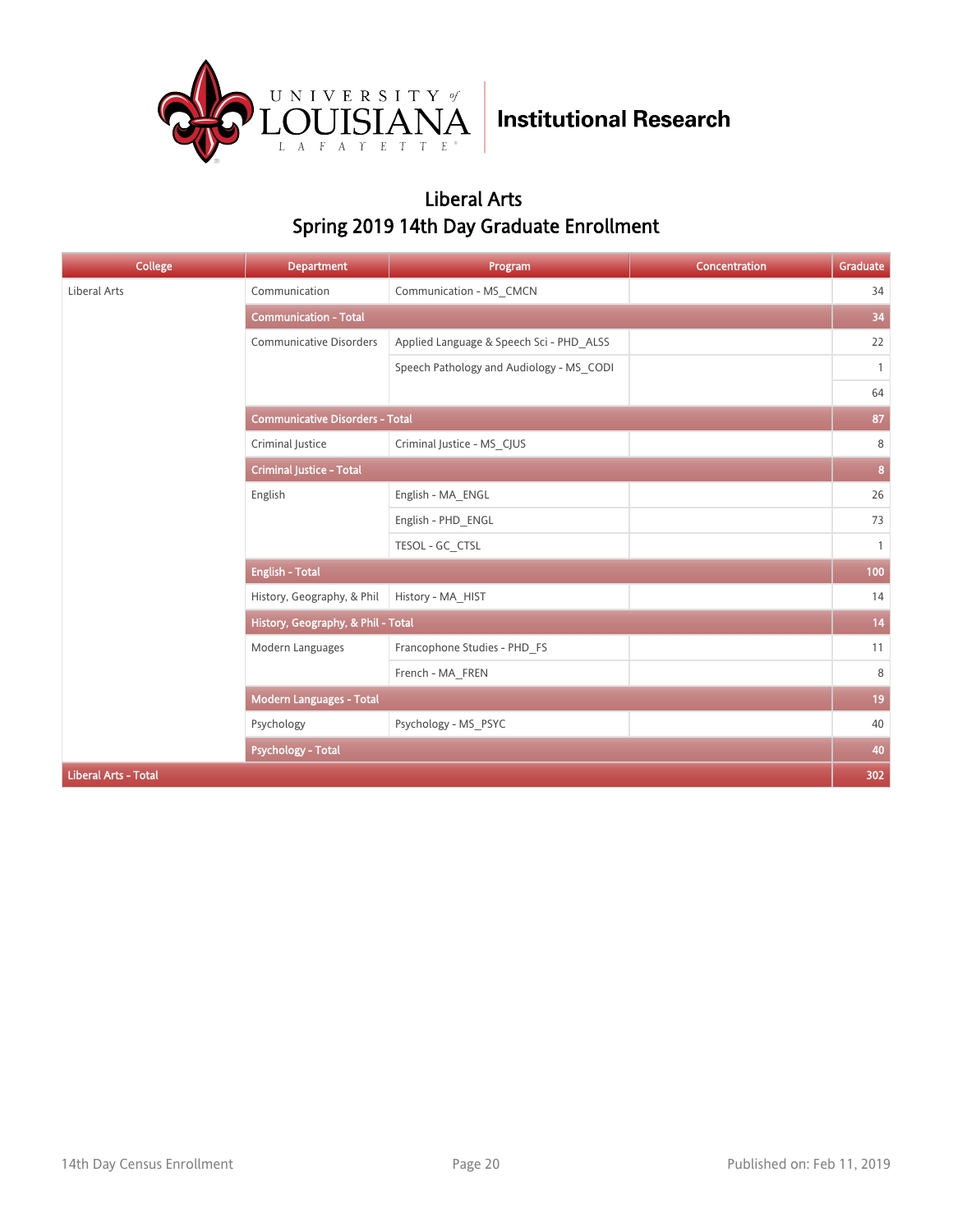

### Nursing & Allied Health Professions Spring 2019 14th Day Graduate Enrollment

| <b>College</b>                                         | <b>Department</b>                 | Program                    | <b>Concentration</b>            | Graduate       |
|--------------------------------------------------------|-----------------------------------|----------------------------|---------------------------------|----------------|
| Nursing & Allied Health<br>Professions                 | Nursing - Graduate                | Nursing - MSN NURS         | Family Nurse Practitioner - FNP | 87             |
|                                                        |                                   |                            | Nurse Educator - NEDU           | $\overline{4}$ |
|                                                        |                                   | Nursing - MSN NURS - Total |                                 | 91             |
|                                                        |                                   | Nursing Practice - DNP NP  |                                 | 19             |
|                                                        | <b>Nursing - Graduate - Total</b> |                            |                                 | 110            |
| <b>Nursing &amp; Allied Health Professions - Total</b> |                                   |                            |                                 |                |